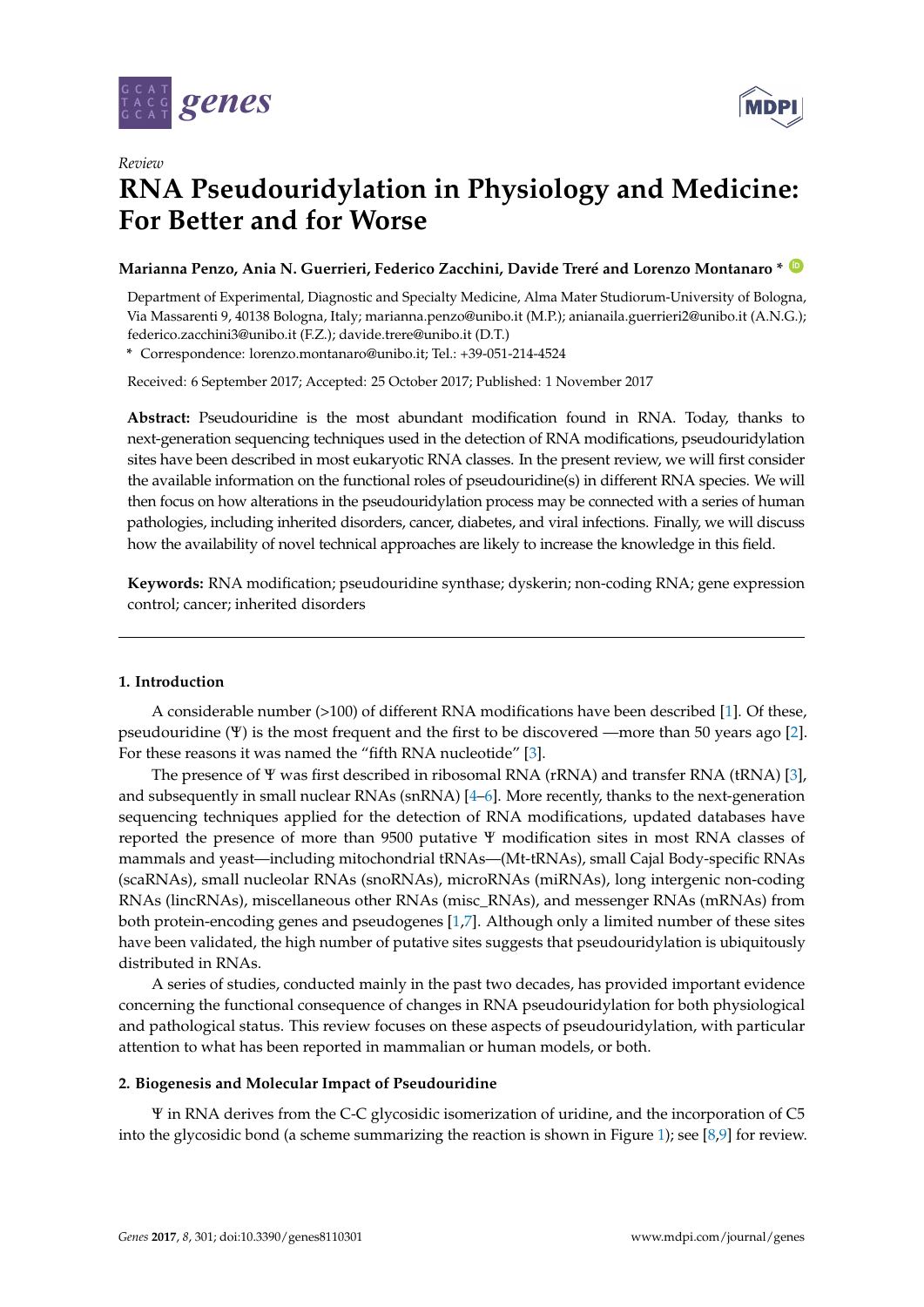<span id="page-1-0"></span>

**Figure 1.** Example of the mechanism of Ψ/U conversion catalyzed by PUS1. For the sake of clarity **Figure 1.** Example of the mechanism of Ψ/U conversion catalyzed by PUS1. For the sake of clarity some passages have been omitted. some passages have been omitted.

In RNA, uridine is transformed into pseudouridine by a class of enzymes known as In RNA, uridine is transformed into pseudouridine by a class of enzymes known as pseudouridine synthases. From a structural standpoint, pseudouridine synthases, in both prokaryotes and eukaryotes, are generally classified into different families, five of which are named after *Escherichia coli* enzymes: TruD, TruA, TruB, RsuA (which is not present in eukaryotes) and RluA, and one (PUS10 family) is not found in *E. coli*. In eukaryotes, pseudouridine synthases can be either stand-alone enzymes (characterized by different substrates/modification sites and termed from PUS1 through PUS9 in  $\frac{1}{2}$  yeast, and similarly, although with some differences, in humans—see Table [1\)](#page-2-0) or part of RNA-guided  $\overrightarrow{r}$  ibo-nucleo-protein (RNP) complexes (in this case, the catalytic component is called dyskerin in humans, Cbf5 in yeast) (see [\[9\]](#page-8-7) for review). For the reader's convenience, Table [1](#page-2-0) lists different yeast and human pseudouridine synthases.

| <b>Gene Name</b>       | Enzyme                                                    | Catalytic<br>Domain Family | Localization/<br><b>Predicted Localization</b> | Substrate                |
|------------------------|-----------------------------------------------------------|----------------------------|------------------------------------------------|--------------------------|
| PUS1 (MLASA1) (y/h)    | Pseudouridine synthase 1 tRNA<br>pseudouridine synthase A | TruA                       | <b>Nucleus</b>                                 | tRNA (c), snRNA, mRNA    |
| PUS2(y)                | Pseudouridine synthase 2                                  | TruA                       | Mitochondria                                   | $tRNA$ (m)               |
| TRUB <sub>2</sub> (h)  | TruB pseudouridine synthase 2                             | TruB                       | Mitochondria                                   | tRNA(m)                  |
| PUS3(y/h)              | Pseudouridine synthase 3                                  | TruA                       | Nucleus, Cytoplasm                             | $tRNA (c/m)$ , mRNA      |
| $PUS4$ (TruB1) $(y/h)$ | Pseudouridine synthase 4                                  | TruB                       | Nucleus, Mitochondria                          | mRNA                     |
| PUS5(y)                | Pseudouridine synthase 5                                  | RluA                       | Mitochondria                                   | rRNA(m)                  |
| RPUSD1(h)              | RNA Pseudouridine Synthase<br>Domain Containing 1         | RluA                       | $\overline{\phantom{a}}$                       | $\overline{\phantom{a}}$ |
| RPUSD <sub>2</sub> (h) | RNA Pseudouridine Synthase<br>Domain Containing 2         | RluA                       | $\overline{\mathcal{E}}$                       | $\overline{\phantom{a}}$ |
| PUS6(y)                | Pseudouridine synthase 6                                  | RluA                       | Cytoplasm, Mitochondria                        | $tRNA$ (m) m $RNA$       |
| RPUSD3 (h)             | RNA Pseudouridine Synthase<br>Domain Containing 3         | RluA                       | Mitochondria                                   | rRNA(m)                  |
| RPUSD4 (h)             | RNA Pseudouridine Synthase<br>Domain Containing 4         | RluA                       | Mitochondria                                   | rRNA(m)                  |
| PUS7(y/h)              | Pseudouridine synthase 7                                  | TruD                       | Nucleus, Cytoplasm                             | $tRNA(c)$ , mRNA         |
| PUS7L(h)               | Pseudouridine synthase 7<br>homolog-like protein          | TruD                       | $\overline{\phantom{a}}$                       | tRNA(c)                  |

**Table 1.** Eukaryotic pseudouridine synthases. **Table 1.** Eukaryotic pseudouridine synthases.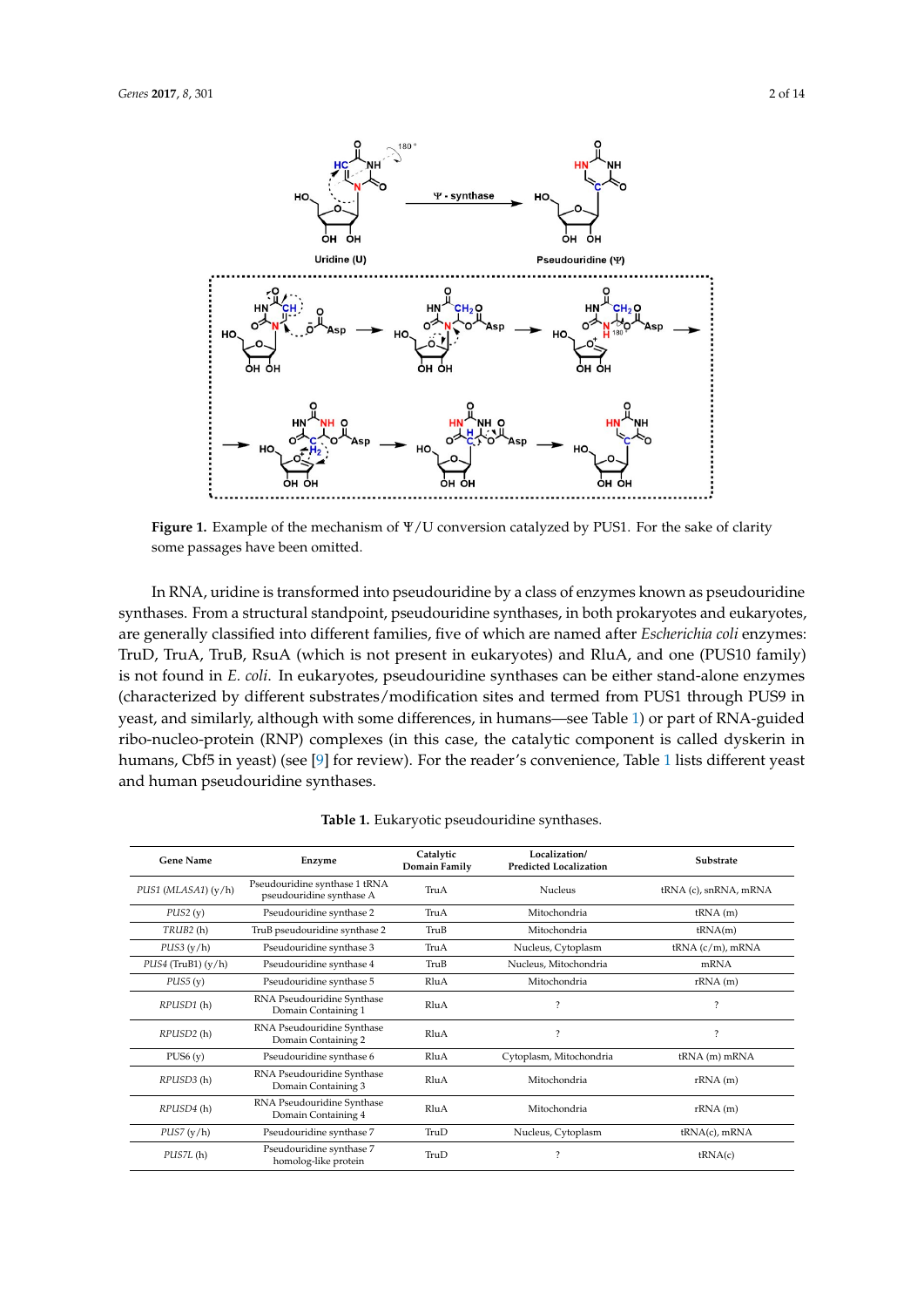<span id="page-2-0"></span>

| Gene Name             | Enzyme                    | Catalytic<br>Domain Family | Localization/<br><b>Predicted Localization</b> | Substrate                   |
|-----------------------|---------------------------|----------------------------|------------------------------------------------|-----------------------------|
| PUSS(RIB2)(y)         | Pseudouridine synthase 8  | RluA                       | Cytoplasm                                      | tRNA(c)                     |
| PUS9(y)               | Pseudouridine synthase 9  | RluA                       | Mitochondria, Nucleus, Cytoplasm               | $tRNA$ (m), mRNA            |
| PUS <sub>10</sub> (h) | Pseudouridine synthase 10 | Pus10                      | Nucleus, Cytoplasm                             | $tRNA(c)$ , ?               |
| DKC1(h/y)             | Dyskerin                  | TruB                       | Nucleus, Nuceolus.                             | rRNA (n), sno/scaRNA, snRNA |

**Table 1.** *Cont.*

The catalytic domain family is named after the corresponding bacterial enzymes. When known, the RNA substrate is indicated. Information is derived from the available literature cited in this review and from Uniprot, the National Center for Biotechnology Information (NCBI) and *Saccaromyces* Genome Databases. y: yeast; h: human; c: cytoplasmic, m: mitochondrial, n: nuclear; tRNA: transfer RNA; mRNA: messenger RNA; rRNA: ribosomal RNA; snoRNA: small nucleolar RNA; scaRNA: small Cajal body RNA; snRNA; small nuclear RNA.

Ψ in tRNA was among the first identified modifications [\[2](#page-8-1)[,3\]](#page-8-2). Pseudouridylation of uridine residues in tRNAs is carried out by many of the pseudouridine synthases (PUSes) indicated in Table [1.](#page-2-0) With regard to tRNA Y modifications, yeast is by far the most well-studied organism among the eukaryotes. To date, different stand-alone PUSes have been identified as being responsible for pseudouridylation of specific uridine residues that may occur on all or some specific tRNAs, for a total of 15 sites. Most residues are pseudouridylated by PUS1 (residues at positions 26–28, 34–36, 65 and 67 [\[10\]](#page-8-8)) although other enzymes also act at different residues, such as PUS3 (38, 39) [\[11\]](#page-8-9), PUS4 (55) [\[12\]](#page-8-10), PUS6 (31) [\[13\]](#page-8-11), PUS7 (13, 35) [\[14\]](#page-8-12), and PUS8 (32) [\[15\]](#page-8-13). Although there is still not enough experimental evidence in humans, the high homology between human and yeast PUSes suggests that human tRNAs may be modified by stand-alone enzymes similarly to what happens in yeast.

Eukaryotic rRNAs harbor 95 Ψs (equivalent to 1.4% of total rRNA nucleotides) which, although distributed quite uniformly over the lengths of 28S, 18S, 5.8S, and 5S, end up lying close to one another in the rRNA three-dimensional structure, once they are assembled with ribosomal proteins. In rRNA, uridine conversion to Ψ is carried out by enzymatic RNP complexes called boc H/ACA RNPs, each consisting of one H/ACA snoRNA and four core proteins (GAR1, NHP2, NOP10 and dyskerin, the latter being endowed with catalytic activity). H/ACA snoRNAs contain a conserved sequence called ´box H´ (standing for hinge) and an ACA box, so called because of the three nucleotides present at their 3' end. H/ACA snoRNA are structurally characterized by the presence of a double hairpin, each harboring a pseudouridylation pocket, which is specific to a particular target sequence, based on base pairing. After the occurrence of the interaction between the guide RNA and the substrate, this is further stabilized by multiple interactions with small nucleolar ribonucleoproteins (snoRNPs) and dyskerin, which carries out the isomerization of the target uridine (for a broader review the reader is referred to [\[16,](#page-8-14)[17\]](#page-8-15)).

As previously mentioned, pseudouridylation also occurs in snRNA. In eukaryotic snRNA, a number of Ψs are present, and most of them, formation depends on RNA-guided RNP complexes [\[18\]](#page-9-0).

As reported in the Modomics database [\(http://modomics.genesilico.pl\)](http://modomics.genesilico.pl) [\[1\]](#page-8-0), pseudouridylation has also been described in different snoRNAs, but the functional role for most of these modifications has not yet been clarified.

Although pseudouridylation is more abundant in rRNAs, tRNAs, and other ncRNAs, its presence has recently also been described in mRNA [\[19](#page-9-1)[–21\]](#page-9-2). Thanks to new transcriptome-wide mapping methods, it has been possible to identify the presence of Ψ in mRNA in a Ψ:U ratio of about 0.2–0.6%, which is much lower than in other RNA species [\[22\]](#page-9-3).

Although a clear functional role of each pseudouridine in RNA is far from being demonstrated, it is known that Ψ, because of the presence of an extra hydrogen bond donor at its non-Watson-Crick edge (Figure [1\)](#page-1-0), is characterized by chemical properties distinct from those of uridine and all other known nucleotides. In particular, the presence of  $\Psi$  is able to: (i) give greater rigidity to the phosphodiester backbone of the RNA; (ii) stabilize Ψ-A base pairs (compared to that of U-A base pairs) through some effects on base stacking and water coordination, thus affecting RNA structure, spatial conformation and, ultimately, its functional properties; at the same time; (iii) increasing the thermal stability (reviewed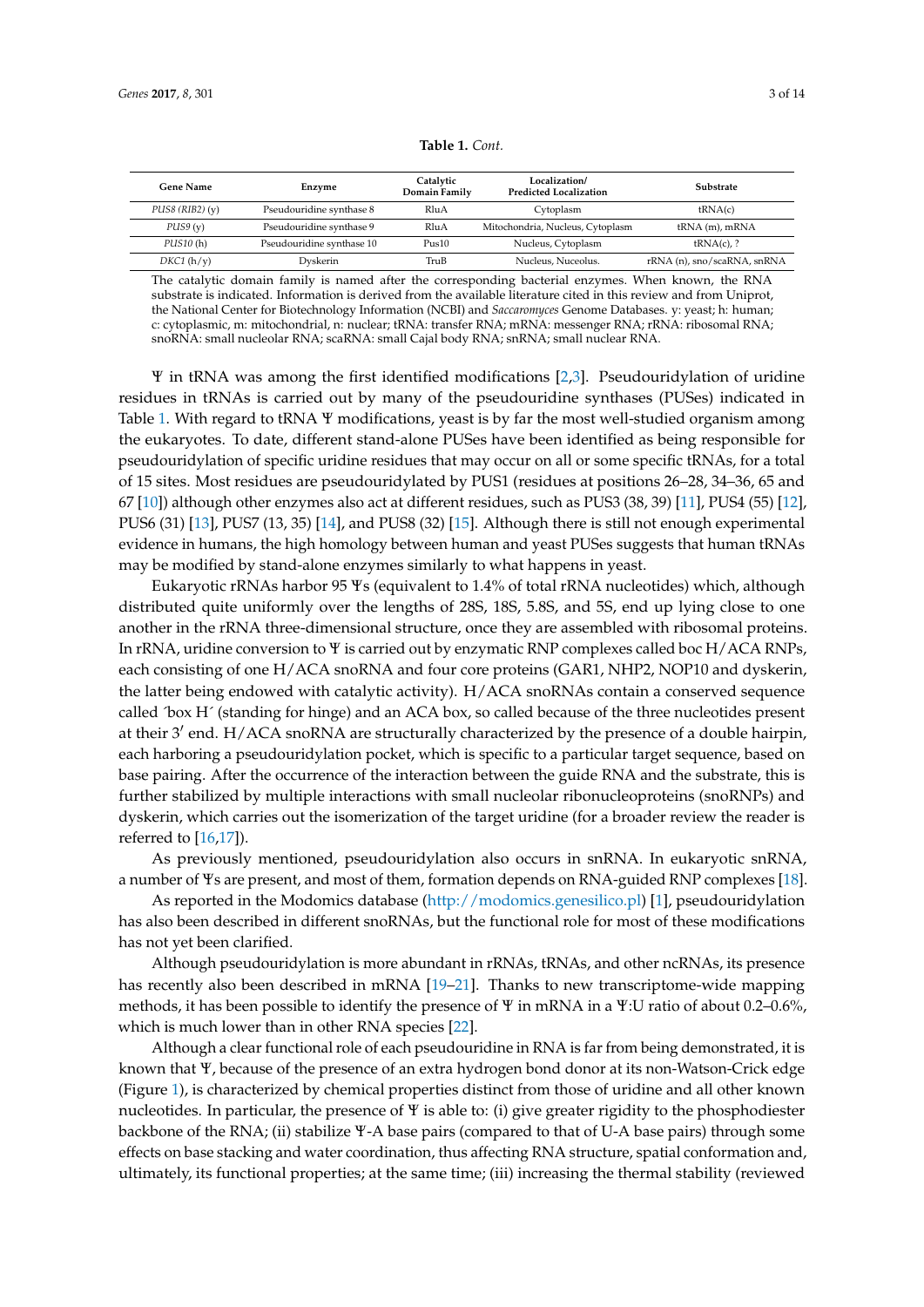in [\[23,](#page-9-4)[24\]](#page-9-5)). As mentioned above, pseudouridines have been found in tRNA, rRNA, snRNA, snoRNA and scaRNA, and mRNA. Indeed, chemical and functional characteristics of Ψ itself significantly impacts target RNAs at different levels (from structure to function) by making base pairing easier and, ultimately, increasing duplex stability and influencing secondary structures [\[25\]](#page-9-6).

#### **3. Pseudouridine in Physiology**

Currently, the functional importance of  $\Psi$  is well-accepted by the field-specific scientific community. This is due to its highly conserved but widespread localization within important functional RNA domains, and its abundance, and also due to increasingly plentiful evidence originating from different model organisms, ranging from bacteria through yeast to humans. Indeed, for most of the reported modifications, a functional role has been proposed.

The main role of pseudouridylation in tRNAs is to increase their stability, thanks to the described chemical properties of Ψ [\[25\]](#page-9-6). Ψs are found in all tRNAs, and generally localize in the anticodon stem-loop, in the D stem and, in a conserved fashion, in position 55 [\[26\]](#page-9-7), thus contributing to the stabilization of its tertiary structure. In yeast, Ψs in positions 38 and 39 cause a misreading and frame shifting [\[27\]](#page-9-8).

As for rRNA, Ψs are distributed in the rRNA sequence in such a way that, within the mature ribosome three dimensional (3D) structure, they concentrate mainly in the decoding site, mRNA channel, peptidyl transferase center, tRNA binding site, and ribosomal subunit interface (reviewed in [\[28\]](#page-9-9)). In these locations, Ψs have been shown to be of crucial importance for the ribosome to assemble with the correct structure and for protein synthesis to take place properly [\[29–](#page-9-10)[32\]](#page-9-11).

There is indirect evidence that rRNA pseudouridylation may be important for the physiological maintenance of stemness: embryonic stem cells express high levels of rRNA pseudouridine synthase dyskerin, which has been found to regulate the expression of several stemness factors [\[33,](#page-9-12)[34\]](#page-9-13). In addition, the impaired dyskerin function is the causative event of an inherited disease, characterized by the premature exhaustion of hematopoietic stem cell potential (see pseudouridine in disease section).

Although most investigations into the functional role of snRNA have been conducted in yeast, a few studies have been performed on human cells. U2 snRNA is the most extensively modified snRNA in humans: it contains more than 10 Ψ residues introduced by sequence-specific guide RNAs [\[35\]](#page-9-14). In human cell lines, the presence of Ψs in snRNA can affect the efficiency of pre-mRNA splicing, also through a cumulative effect on the formation of the early spliceosomal complex [\[36\]](#page-9-15). This particular function of Ψs may be related to their role in stabilizing the conformation of RNA [\[37\]](#page-9-16). These effects on the snRNA structure may be enhanced by the presence of multiple pseudouridine residues [\[38\]](#page-9-17).

In yeast, another known site of pseudouridylation is within U6 snRNA, located in the spliceosome core and pseudouridylated by Pus1p during a particular growth phase known as the filamentous growth. Indeed, the absence of the Ψ in U6 snRNA leads to an arrest in filamentous growth [\[39\]](#page-10-0). Moreover, it has been observed that different U residues in yeast snRNA can be modified in an inducible manner by both stand-alone and RNA-guided pseudouridine synthases. These modifications are believed to be implicated in functional splicing under stress conditions [\[40,](#page-10-1)[41\]](#page-10-2).

Among ncRNAs, the telomerase RNA component (TERC), which has an H/ACA element, is also pseudouridylated by the pseudouridine synthase dyskerin. Thanks to the new methodology of pseudouridine sequencing (Ψ-seq), it has been demonstrated that TERC has two functionally important Ψ residues [\[19\]](#page-9-1), one of which is located in a region involved in telomerase reverse transcriptase (TERT) binding and, consequently, with telomerase activity [\[42\]](#page-10-3).

Pseudouridines were found in each mRNA portion, including the  $3'$  untranslated region ( $3'$  UTR), coding sequence (CDS), and 5<sup>'</sup> UTR regions, without specific preferences. Little is known about the functional role of mRNAs pseudouridylation. The presence of the modification seems to affect splicing and translation during in vitro assays. In fact, the presence of Ψs may increase mRNA half-life during heat shock stress [\[19\]](#page-9-1), and is supposed to mediate a higher translation capability for some mRNAs [\[43\]](#page-10-4). Conversely, other data have shown that, in different conditions, pseudouridylation may repress in vitro translation [\[44\]](#page-10-5). In addition, experimental evidence obtained using artificial constructs indicates that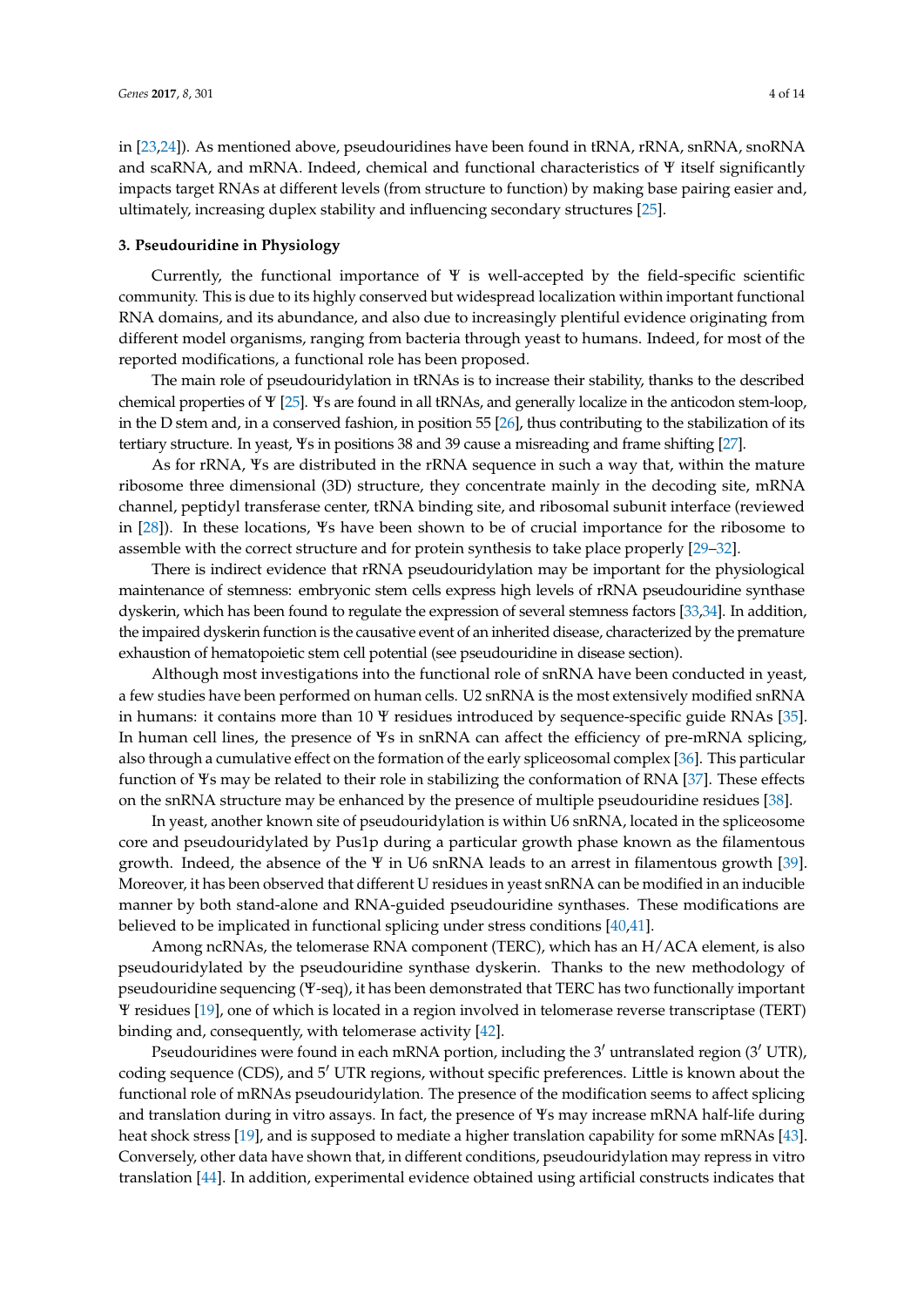pseudouridylation may also suppress translation termination by converting a nonsense codon into a

sense codon, both in vitro and in vivo [\[45\]](#page-10-6). In this regard, computational analyses on crystal structures have predicted that a mismatch Ψ/U in a mRNA-tRNA base pair may produce non-canonical pairing in other codons, thus leading to an amino acid mis-incorporation [\[46\]](#page-10-7). Lastly, a study has shown how conversion of U into Ψ in two distinct sites of a pre-mRNA affects its splicing in *Xenopus* oocytes [\[47\]](#page-10-8).

Altogether, these findings suggest that Ψ may have different effects on the stability of mRNA and translational control, thus adding another level of post-transcriptional regulation to gene expression.

#### **4. Pseudouridine in Disease**

The importance of Ψs in physiological processes may be better appreciated by taking a look at the other side of the same coin: pathology.

The first association ever reported between uridine modification and human disease was found in studies focusing on urinary metabolites in cancer patients [\[48](#page-10-9)[,49\]](#page-10-10). Ψ, like other modified nucleosides, cannot be recycled and is eliminated with urine; Ψ levels in urine mostly depend on the glomerular filtration rate and RNA turnover, and therefore are very often found to be higher in cancer patients [\[50\]](#page-10-11). For this reason, the evaluation of urinary Ψs has been proposed as a potential tumor marker [\[51\]](#page-10-12). As is the case with many other proposed tumor markers, however, the assessment of urinary Ψ levels has never been included in routine diagnostics.

Two of the best examples of a disorder associated with a pseudouridylation defect are X-linked Dyskeratosis Congenita (X-DC) and its more severe form, Hoyeraal-Hreidarsson syndrome; these are two rare inherited syndromes caused by mutations in DKC1, the gene encoding for the pseudouridine synthase dyskerin. X-DC was originally described by dermatologists by virtue of a peculiar muco-cutaneous triad: abnormal skin pigmentation, dystrophy of the nails, and leukoplakia of the oral mucosa [\[52\]](#page-10-13). However, life-threatening problems for X-DC patients are more often hematological in nature, since a progressive pancytopenia occurs in more than 90% of patients and represents the most frequent cause of death [\[53](#page-10-14)[,54\]](#page-10-15). Initially, X-DC associated features have not been attributed to (at least in part) a pseudouridylation defect. In fact dyskerin, in association with the same proteins that participate in snoRNPs (GAR1, NHP2, and NOP10), binds to TERC, allowing its stabilization [\[55\]](#page-10-16), and thus permitting telomerase activity. Initially, X-DC clinical manifestations were interpreted to be a consequence of reduced replicative potential and premature ageing caused by impaired telomerase activity alone. This theory was supported by the description of an autosomal dominant form of DC, caused by mutations in TERC [\[56\]](#page-10-17). However, a defect in rRNA pseudouridylation has been reported more recently in X-DC patients [\[19,](#page-9-1)[40\]](#page-10-1); in addition, studies on mice with DKC1 mutations or perturbed expression have suggested that defects in ribosome biogenesis and/or pseudouridylation may contribute to the DC phenotype [\[57,](#page-10-18)[58\]](#page-10-19). Moreover, it has been shown that the pseudouridine synthase activity of dyskerin is required for correct snoRNA expression and proper rRNA modifications, thus leading to accurate hematopoietic stem cell differentiation. In X-DC, dyskerin dysfunction leads to snoRNA perturbation, ultimately affecting hemopoiesis [\[59\]](#page-10-20). In addition to defects in proliferating tissues, one salient feature of X-DC is susceptibility to cancer. The rational link between dyskerin dysfunction and uncontrolled cell growth may, once again, be the pseudouridylation defect. Indeed, an increased tumor incidence has been observed in DKC1 hypomorphic mutant mice starting from the early generations, when telomeres are still very long, suggesting that the telomerase-independent dyskerin function may play an important role in promoting tumorigenesis [\[57\]](#page-10-18). In agreement with this conclusion, in cells from both X-DC patients and DKC1 hypomorphic mice, a selective defect has been demonstrated in the translation of a sub-group of cellular mRNAs containing the so-called internal ribosome entry site (IRES) elements [\[60\]](#page-11-0). IRES elements are nucleotide sequences in mRNA 5 <sup>0</sup> UTRs that mediate translation independently of other elements generally required for translation initiation [\[61\]](#page-11-1). In X-DC cells, the defect in IRES-mediated translation results in the relative impairment of the translation of specific mRNAs. Initially, the mRNAs encoding the anti-apoptotic factors Bcl-xL and XIAP, and the tumor suppressor p27, were identified as translational targets of defective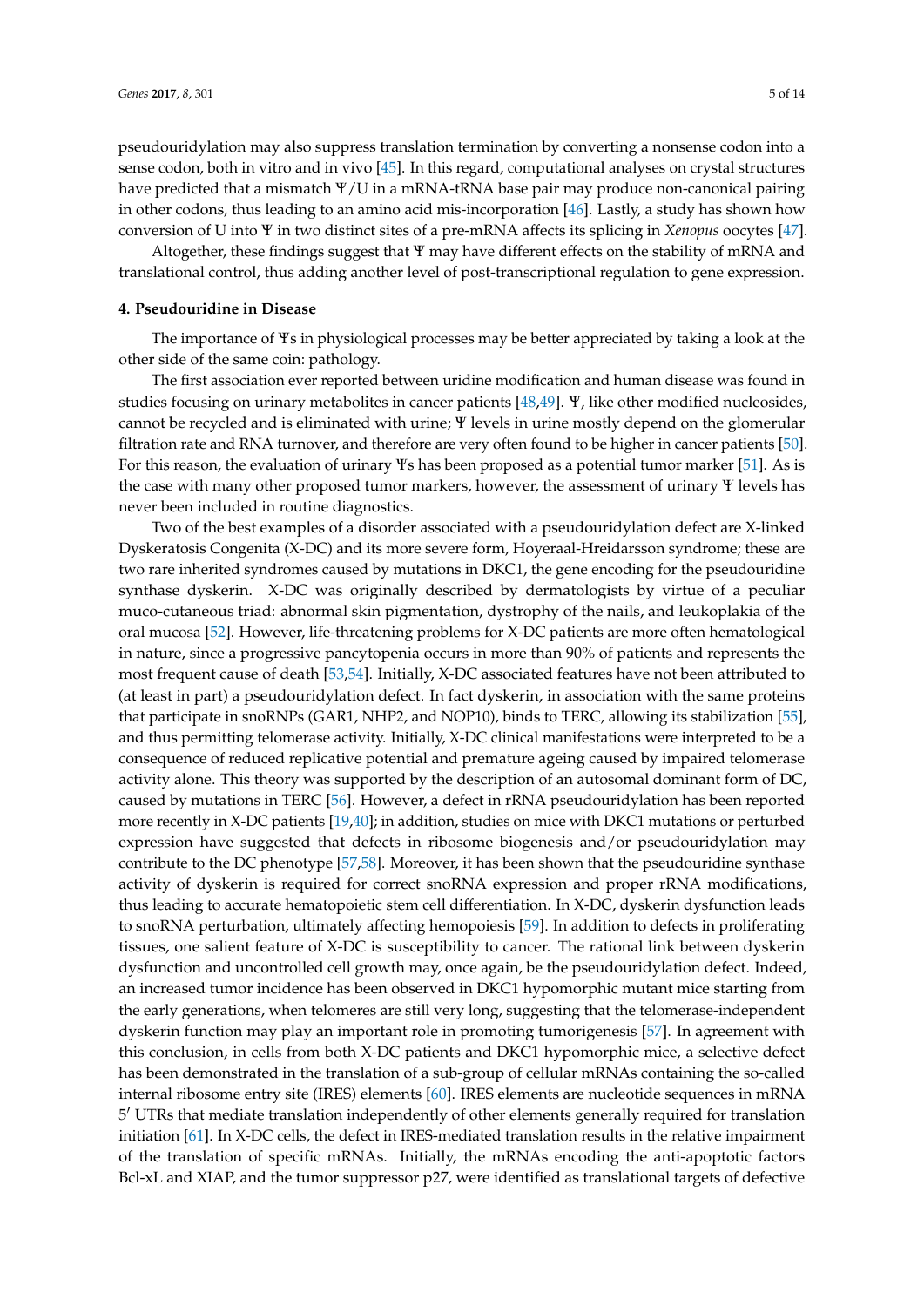dyskerin [\[60](#page-11-0)[,62\]](#page-11-2). More recently, IRES-containing mRNAs encoding for the tumor suppressor p53 and the vascular endothelial growth factor (VEGF) have also been added to the list [\[63–](#page-11-3)[65\]](#page-11-4). The observation that rRNA pseudouridylation is defective in the DKC1 hypomorphic mutant model supports the hypothesis that the intrinsic alteration of ribosome function is indeed involved in determining translational alterations and, in turn, the cancer susceptibility observed in X-DC. This hypothesis was also corroborated by observations performed in sporadic breast carcinomas, indicating that a sub-group of tumors characterized by low dyskerin expression also showed reduced rRNA pseudouridylation [\[66\]](#page-11-5). Dyskerin modification sites, indeed, are situated within specific domains of the ribosome, which are important for tRNA and mRNA binding; the reduction in modified uridine residues in the ribosome could result in impaired translation of specific mRNAs encoding for tumor suppressors, thus promoting neoplastic transformations [\[67,](#page-11-6)[68\]](#page-11-7). Indeed, we demonstrated that ribosomes purified from DKC1 depleted cells are characterized by a reduction in global pseudouridylation, which is accompanied by intrinsic functional defects. In particular, hypo-pseudouridylated ribosomes showed an altered translation mediated by viral (CrPV) and cellular (p53, VEGF) IRES elements, and reduced translational fidelity [\[69\]](#page-11-8). These observations suggest that a reduced rRNA pseudouridylation may ultimately cause an imbalance in the translation of cancer contrasting (e.g., p53) or promoting (e.g., VEGF) factors.

In parallel to what has been found for dyskerin and pseudouridylation defects, we and other authors previously observed that, in human cancer, dyskerin expression and rRNA pseudouridylation levels may frequently be higher. In breast cancer, dyskerin expression levels and functions have been correlated with tumor progression and poor patient prognosis, with lower disease-free survival [\[66\]](#page-11-5). This scenario has been reported in many other human cancer types such as hepatocellular carcinomas [\[70\]](#page-11-9), lung, and prostate cancers [\[71,](#page-11-10)[72\]](#page-11-11). Notably, in lung cancer, the impact of dyskerin overexpression on the clinical outcome has been linked to its role in the maintenance of telomerase function [\[73\]](#page-11-12). Nevertheless, the molecular mechanisms underlying this phenomenon have not yet been clarified, and the literature is lacking in experimental studies involving dyskerin overexpression cellular models.

As described above, altered dyskerin pseudouridine synthase activity has been recognized as a potential trigger for cancer onset, in the case of both inherited syndrome-associated tumors and sporadic malignancies. It is not yet clear, however whether the altered dyskerin expression may be due to genetic mutations or to altered gene expression control. As far as the first hypothesis is concerned, a systematic analysis of the DKC1 gene sequence in mutational hotspots, in human sporadic cancers of different types, showed that DKC1 mutations are not a frequent event, and cannot be considered the cause of reduced dyskerin expression [\[74\]](#page-11-13), thus suggesting that, in sporadic tumors, dyskerin expression may undergo some kind of (post-)transcriptional regulation. Indeed, dyskerin expression is closely related to the activity of c-MYC: DKC1 is a direct and conserved transcriptional target of c-MYC, and so far, this kind of interaction is the first strong correlation of dyskerin with an oncogene to be proven [\[75\]](#page-11-14). Worthy of note is the fact that increased c-MYC levels are not appreciable in all the cellular models of DKC1 overexpression, thus suggesting that also other factors may be involved in the control of dyskerin expression in human tumors [\[75\]](#page-11-14). Dyskerin function and regulation in cancer might also suggest that this protein may represent an interesting therapeutic target, at least in cancers where its expression levels are increased [\[76,](#page-11-15)[77\]](#page-11-16).

Recently, pseudouridylation has been implicated in other diseases, in addition to X-DC and cancer. Among these, Ψs have been recognized as regulators of viral latency processes in human immunodeficiency virus (HIV) infections [\[78\]](#page-11-17). In particular, it has been shown that the DKC1-H/ACA RNP complex is responsible for the pseudouridylation of 7SK ncRNA, which makes it possible to capture an HIV transcriptional co-factor called P-TEFb required for viral transcription elongation, thus preventing it from producing a complete HIV-1 transcript, which is necessary for viral replication [\[78\]](#page-11-17).

Pseudouridylation has also been associated with the pathogenesis of maternally inherited diabetes and deafness (MIDD). In particular, a point mutation in a mitochondrial tRNA seems to prevent the pseudouridylation of one nucleotide, thus altering the tRNA tertiary structure. This may lead to higher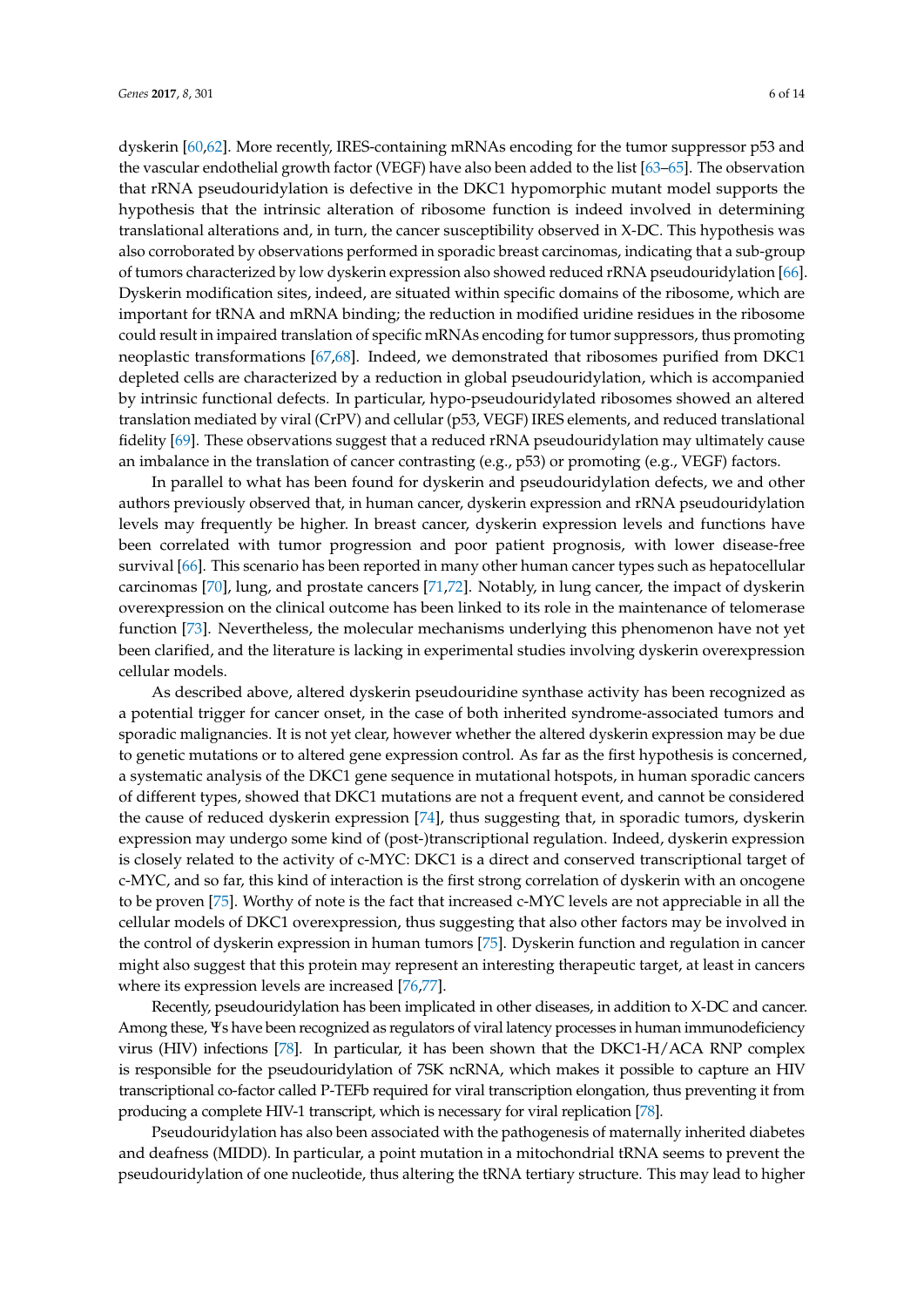tRNA instability, causing deficiencies in mitochondrial translation and respiration. Perturbations in respiratory patterns increase the production of reactive oxygen species that seem to affect more preferentially pancreatic beta cells, neurons, and hair cells in the cochlea, thus causing MIDD [\[79\]](#page-12-0).

Mutations in *PUS* genes may be correlated to diseases, paralleling what occur in the case of DKC1. A known missense mutation in the *PUS1* gene has been described to cause a mitochondrial myopathy and sideroblastic anemia (MLASA) [\[80](#page-12-1)[,81\]](#page-12-2). This mutation affects a highly conserved amino acid in the active site of the enzyme. Another nonsense mutation was reported in the N-terminal half of the protein, possibly leading to the synthesis of a shorter and inactive polypeptide [\[82\]](#page-12-3). These mutations would lead to impaired pseudouridylation of specific cytoplasmic and mitochondrial tRNAs, ultimately determining a perturbation in protein synthesis that can be involved in the pathogenesis of MLASA. In spite of this, most tissues are unaffected, possibly due to lower translational activity, or to the presence of some kind of tissue-specific compensatory mechanism [\[83\]](#page-12-4). Also, due to the pleiotropic effects of PUS1, the pathogenesis of MLASA may involve an impaired pseudouridylation of other RNA species.

In addition, a form of autosomal recessive mental retardation (also known as MRT55) is caused by a homozygous mutation in the *PUS3* gene [\[84\]](#page-12-5). Shaheen et al. presented a study of a multiplex consanguineous family in which a homozygous mutation in *PUS3* was demonstrated to cause an intellectual disorder. Notably, this phenotype was linked to the reduction of pseudouridylation in specific positions on tRNAs [\[84\]](#page-12-5).

Finally, three different meta-analysis genome-wide association studies identified *PUS10* as a shared-risk locus in Chron's disease ulcerative colitis and celiac diseases [\[85–](#page-12-6)[88\]](#page-12-7).

In sum, different pseudouridine synthases are causative or participant in the onset of numerous diseases, underlying the importance of their function in the maintenance of cellular homeostasis.

#### **5. Perspectives**

As can be seen from this review, the role of pseudouridylation in biological control processes is far from being defined, and should become the subject of many more studies. In fact, it is likely to play a very important role in various physiological and pathological contexts that may involve novel biological concepts such as ribosome diversity, tRNA mediated translational control, and dynamic RNA modification. In these contexts, pseudouridylation may represent an additional level of complexity in the regulation of gene expression, which has been only partially explored up to now.

To tackle these issues, the contribution of innovative technical approaches is needed. In this regard, various techniques appropriate for the study of the role of pseudouridylation in the control of gene expression, have become available over the past few years; these are summarized for the reader's convenience in Table [2.](#page-7-0)

| Application                                    |                                  | Method                                                    | Resolution                | High-Throughput References |                 |
|------------------------------------------------|----------------------------------|-----------------------------------------------------------|---------------------------|----------------------------|-----------------|
| Pseudouridylation activity                     |                                  | CMC-based assays                                          | Site-specific             | N <sub>o</sub>             | $[77, 89 - 91]$ |
|                                                | snRNAs                           | TLC-based                                                 | Single-nucleotide         | No                         | $[92]$          |
|                                                | Global <sub>Y</sub>              | LC/MS                                                     | Potentially site-specific | No                         | $[93 - 95]$     |
|                                                | Global Y, tRNAs                  | <b>HPLC</b>                                               | Single-nucleotide         | No                         | [66, 96]        |
| Identification/<br><b>Ouantification of Ys</b> | Global <sub>Y</sub>              | Immunological, antibodies                                 | N/A                       | No                         | [97, 98]        |
|                                                | Global <sub>Y</sub>              | High performance capillary<br>zone electrophoresis        | N/A                       | N <sub>o</sub>             | [99]            |
|                                                | snoRNAs (TERC),<br>mRNAs, rRNAs, | $Y$ -seq                                                  | Single-nucleotide         | Yes                        | $[19]$          |
|                                                | mRNAs, rRNAs,                    | Pseudo-seq                                                | Single-nucleotide         | Yes                        | [20, 100]       |
|                                                | mRNAs, rRNAs                     | Pseudouridine Site Identification<br>sequencing (PSI-seq) | Single-nucleotide         | Yes                        | $[21]$          |
|                                                | mRNAs. rRNAs                     | CeU-seq                                                   | Single-nucleotide         | Yes                        | $[22]$          |

**Table 2.** Available methods for pseudouridylation activity analyses, pseudouridine (Ψ) detection and functional assays on highly purified ribosomes.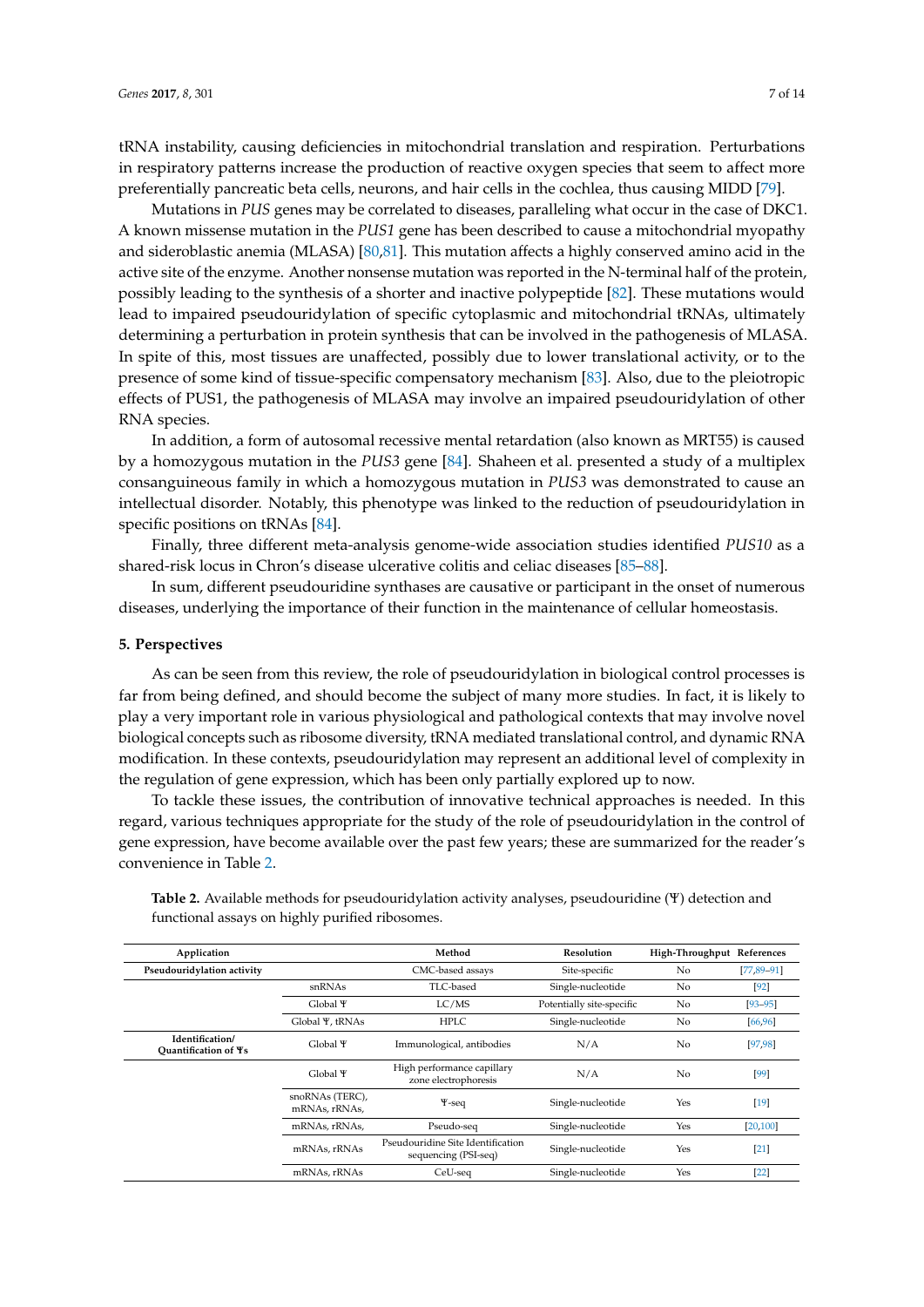| Table 2. Cont. |
|----------------|
|----------------|

<span id="page-7-0"></span>

| Application                                                  | Method                                                   | Resolution | High-Throughput References |
|--------------------------------------------------------------|----------------------------------------------------------|------------|----------------------------|
| Characterization of the<br>functional effects on translation | Fidelity, IRES/Cap dependent<br>translational efficiency |            | [101]                      |

For the reader's convenience, references have been indicated. CMC: *N*-cyclohexyl-*N'*-beta-(4-methylmorpholinium) ethylcarbodiimide; TLC: thin layer chromatography; LC/MS: liquid chromatography coupled with mass spectrometry; HPLC: high performance liquid chromatography; IRES: internal ribosome entry site; N/A: Not available; TERC: telomerase RNA component; IRES: internal ribosome entry site.

During the 1980s, different techniques, spanning from liquid chromatography/mass spectrophotometry (LC/MS) to high performance liquid chromatography (HPLC) and capillary electrophoresis, were developed and optimized for Ψ identification (See Table [2\)](#page-7-0).

In 1993, Bakin and Ofengand set up the first Ψ chemical detection method based on the use of the N-cyclohexyl-*N'*-beta-(4-methylmorpholinium) ethylcarbodimide (CMC) [\[89\]](#page-12-8). CMC has the property to bind both to U-like and G-like residues and then, after alkaline removal, to remain linked only to Ψ residues. The presence of CMC on the residues prevents reverse-transcription, giving rise to truncated complementary DNA (cDNA) products. Taking advantage of the CMC-based protocol, in the past few years, different high-throughput techniques with single nucleotide resolution have been developed for the identification of Ψ residues within the whole transcriptome. These approaches are Ψ-seq [\[19\]](#page-9-1), Pseudo-seq [\[20\]](#page-9-18), Pseudouridine Site Identification sequencing (PSI-seq) [\[21\]](#page-9-2), and CeU-seq [\[22\]](#page-9-3). These techniques are very similar to one another, but each of them has differences with regard to library preparation, enrichment and isolation of Ψ-containing transcripts. The Ψ-seq method by Schwartz et al. [\[19\]](#page-9-1) is the first high-throughput single-nucleotide resolution method of Ψ detection which has been reported in the literature. It is a semi-quantitative approach set up by coupling the CMC-based method [\[89\]](#page-12-8) with the recently developed strand-specific RNA sequencing (RNA-seq). The Ψ-seq method was used to validate most of the previously reported sites in rRNA, tRNA and snRNA, and to identify some putative novel sites of pseudouridylation within snoRNAs and mRNAs. These results helped confirm the presence of Ψ residues in different types of RNAs, and their dynamic and inducible nature [\[19\]](#page-9-1).

Of notice, the CeU-seq method by Li et al. [\[22\]](#page-9-3) is based on a chemically synthesized CMC derivate that pre-enriches the Ψ-containing RNA through biotin pulldown. Using this approach (reportedly 20–40% more sensitive), Li et al. [\[22\]](#page-9-3) revealed that Ψ residues are more frequent than expected, and that pseudouridylation dynamic behavior is associated with the exposure to specific stimuli [\[22\]](#page-9-3).

In addition to these next generation sequencing (NGS)-based techniques, the CMC property of binding tightly to pseudouridines was also taken advantage of in mass spectrometry detection. In recent decades, the Limbach group developed and optimized different methods for solving the problem of "silent" psi identification in mass spectrometry [\[102\]](#page-13-4). The ligation of CMC indeed caused a gain of 252 Da, allowing the identification of peaks corresponding to pseudouridines. More recently, the same research group set up a new assay called Selected Reaction Monitoring (SRM), a semi-quantitative approach which uses synthetic oligonucleotides that may or may not contain pseudouridine, and compares the ion abundance of the pseudouridine-specific fragment ion with that of the pseudouridine-containing oligonucleotide found in the original sample [\[95\]](#page-12-12).

The CMC is also used in in vitro assays, with the aim of registering pseudouridylation activity on synthetic rRNA substrates [\[77,](#page-11-16)[103\]](#page-13-5).

With regard to the application of CMC in  $\Psi$  identification, some caution should in any case be exerted, taking into account the reported inconstant efficiency of the CMC binding and cleavage to/from U and G residues [\[91\]](#page-12-9). This would require careful consideration of the reproducibility of the results in independent assays (particularly on semi-quantitative data and on data regarding the inducible nature of Ψ modifications).

The reported methods that have been recently made available are likely to increase the understanding of the role of RNA modifications, and their connections to the structure and the function of the modified RNA. In this sense, relevant information on the pathogenic mechanisms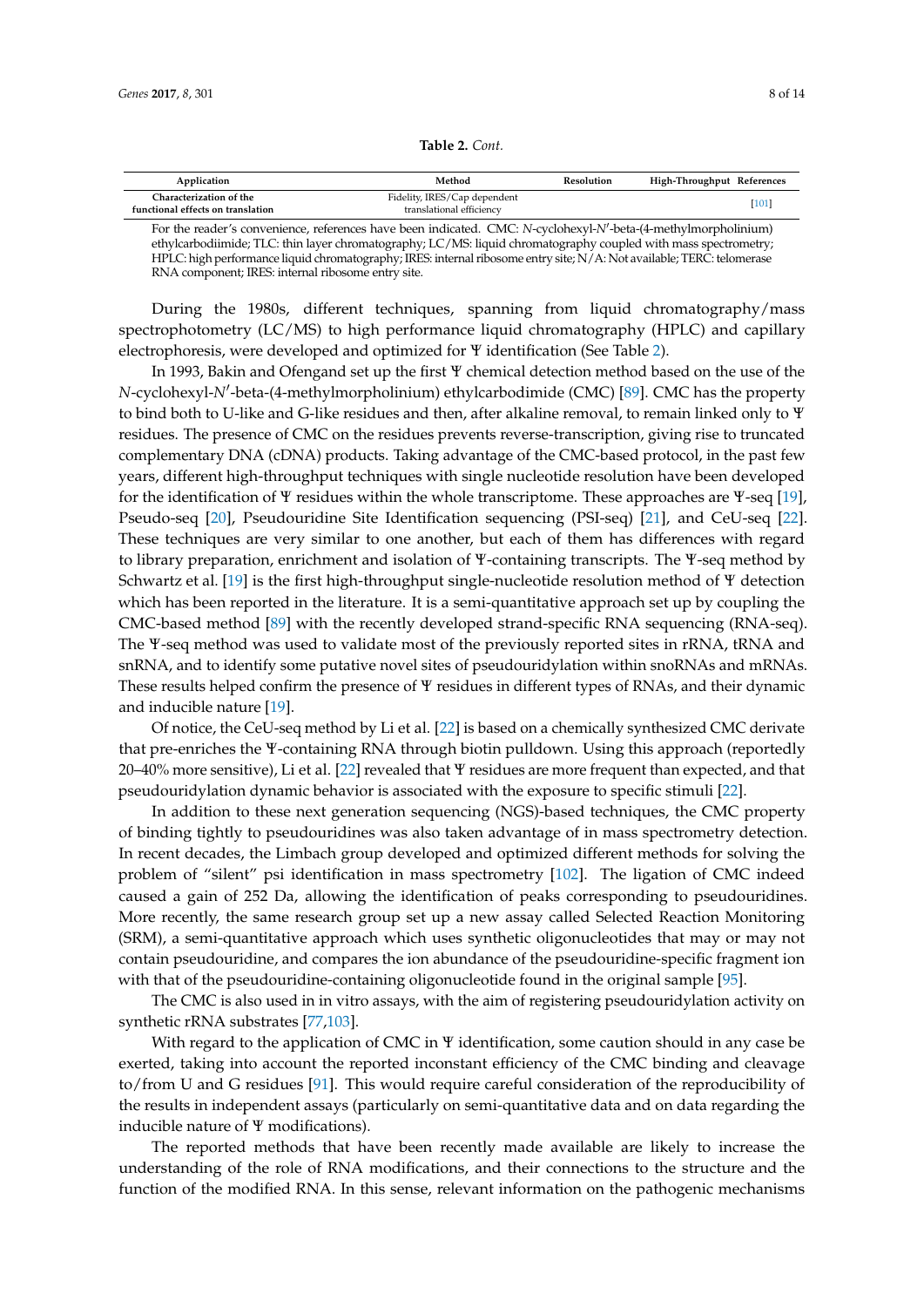involved in most of the cited disorders has been obtained. This could hopefully pave the way to the identification of novel therapeutic approaches.

**Acknowledgments:** Associazione Italiana per la Ricerca sul Cancro (Italian Association for Cancer Research: AIRC); Grant number: IG-16962 to L.M. Pallotti legacy for Cancer Research to D.T. and L.M. M.P. is supported by the Fondazione Umberto Veronesi.

**Conflicts of Interest:** The authors declare no conflict of interest.

### **References**

- <span id="page-8-0"></span>1. Machnicka, M.A.; Milanowska, K.; Osman Oglou, O.; Purta, E.; Kurkowska, M.; Olchowik, A.; Januszewski, W.; Kalinowski, S.; Dunin-Horkawicz, S.; Rother, K.M.; et al. MODOMICS: A database of RNA modification pathways—2013 update. *Nucleic Acids Res.* **2013**, *41*, D262–D267. [\[CrossRef\]](http://dx.doi.org/10.1093/nar/gks1007) [\[PubMed\]](http://www.ncbi.nlm.nih.gov/pubmed/23118484)
- <span id="page-8-1"></span>2. Cohn, W.E.; Volkin, E. Nucleoside-5<sup>'</sup>-Phosphates from Ribonucleic Acid. Nature 1951, 167, 483-484. [\[CrossRef\]](http://dx.doi.org/10.1038/167483a0)
- <span id="page-8-2"></span>3. Davis, F.F.; Allen, F.W. Ribonucleic acids from yeast which contain a fifth nucleotide. *J. Biol. Chem.* **1957**, *227*, 907–915. [\[PubMed\]](http://www.ncbi.nlm.nih.gov/pubmed/13463012)
- <span id="page-8-3"></span>4. Reddy, R.; Ro-Choi, T.S.; Henning, D.; Shibata, H.; Choi, Y.C.; Busch, H. Modified nucleosides of nuclear and nucleolar low molecular weight ribonucleic acid. *J. Biol. Chem.* **1972**, *247*, 7245–7250. [\[PubMed\]](http://www.ncbi.nlm.nih.gov/pubmed/4344644)
- 5. Patton, J.R. Pseudouridine modification of U5 RNA in ribonucleoprotein particles assembled in vitro. *Mol. Cell. Biol.* **1991**, *11*, 5998–6006. [\[CrossRef\]](http://dx.doi.org/10.1128/MCB.11.12.5998) [\[PubMed\]](http://www.ncbi.nlm.nih.gov/pubmed/1719377)
- <span id="page-8-4"></span>6. Hall, K.B.; McLaughlin, L.W. Properties of a U1/mRNA 5' splice site duplex containing pseudouridine as measured by thermodynamic and NMR methods. *Biochemistry* **1991**, *30*, 1795–1801. [\[CrossRef\]](http://dx.doi.org/10.1021/bi00221a010) [\[PubMed\]](http://www.ncbi.nlm.nih.gov/pubmed/1993194)
- <span id="page-8-5"></span>7. Sun, W.-J.; Li, J.-H.; Liu, S.; Wu, J.; Zhou, H.; Qu, L.-H.; Yang, J.-H. RMBase: A resource for decoding the landscape of RNA modifications from high-throughput sequencing data. *Nucleic Acids Res.* **2016**, *44*, D259–D265. [\[CrossRef\]](http://dx.doi.org/10.1093/nar/gkv1036) [\[PubMed\]](http://www.ncbi.nlm.nih.gov/pubmed/26464443)
- <span id="page-8-6"></span>8. Spenkuch, F.; Motorin, Y.; Helm, M. Pseudouridine: Still mysterious, but never a fake (uridine)! *RNA Biol.* **2014**, *11*, 1540–1554. [\[CrossRef\]](http://dx.doi.org/10.4161/15476286.2014.992278) [\[PubMed\]](http://www.ncbi.nlm.nih.gov/pubmed/25616362)
- <span id="page-8-7"></span>9. Rintala-Dempsey, A.C.; Kothe, U. Eukaryotic stand-alone pseudouridine synthases—RNA modifying enzymes and emerging regulators of gene expression? *RNA Biol.* **2017**, 1–12. [\[CrossRef\]](http://dx.doi.org/10.1080/15476286.2016.1276150) [\[PubMed\]](http://www.ncbi.nlm.nih.gov/pubmed/28045575)
- <span id="page-8-8"></span>10. Motorin, Y.; Keith, G.; Simon, C.; Foiret, D.; Simos, G.; Hurt, E.; Grosjean, H. The yeast tRNA:pseudouridine synthase Pus1p displays a multisite substrate specificity. *RNA* **1998**, *4*, 856–869. [\[CrossRef\]](http://dx.doi.org/10.1017/S1355838298980396) [\[PubMed\]](http://www.ncbi.nlm.nih.gov/pubmed/9671058)
- <span id="page-8-9"></span>11. Lecointe, F.; Simos, G.; Sauer, A.; Hurt, E.C.; Motorin, Y.; Grosjean, H. Characterization of yeast protein Deg1 as pseudouridine synthase (Pus3) catalyzing the formation of Ψ38 and Ψ39 in tRNA anticodon loop. *J. Biol. Chem.* **1998**, *273*, 1316–1323. [\[CrossRef\]](http://dx.doi.org/10.1074/jbc.273.3.1316) [\[PubMed\]](http://www.ncbi.nlm.nih.gov/pubmed/9430663)
- <span id="page-8-10"></span>12. Becker, H.F.; Motorin, Y.; Planta, R.J.; Grosjean, H. The yeast gene *YNL292w* encodes a pseudouridine synthase (Pus4) catalyzing the formation of Ψ55 in both mitochondrial and cytoplasmic tRNAs. *Nucleic Acids Res.* **1997**, *25*, 4493–4499. [\[CrossRef\]](http://dx.doi.org/10.1093/nar/25.22.4493) [\[PubMed\]](http://www.ncbi.nlm.nih.gov/pubmed/9358157)
- <span id="page-8-11"></span>13. Ansmant, I.; Motorin, Y.; Massenet, S.; Grosjean, H.; Branlant, C. Identification and characterization of the tRNA: Ψ31-synthase (Pus6p) of *Saccharomyces cerevisiae*. *J. Biol. Chem.* **2001**, *276*, 34934–34940. [\[CrossRef\]](http://dx.doi.org/10.1074/jbc.M103131200) [\[PubMed\]](http://www.ncbi.nlm.nih.gov/pubmed/11406626)
- <span id="page-8-12"></span>14. Behm-Ansmant, I.; Urban, A.; Ma, X.; Yu, Y.-T.; Motorin, Y.; Branlant, C. The *Saccharomyces cerevisiae* U2 snRNA:pseudouridine-synthase Pus7p is a novel multisite-multisubstrate RNA: Ψ-synthase also acting on tRNAs. *RNA* **2003**, *9*, 1371–1382. [\[CrossRef\]](http://dx.doi.org/10.1261/rna.5520403) [\[PubMed\]](http://www.ncbi.nlm.nih.gov/pubmed/14561887)
- <span id="page-8-13"></span>15. Behm-Ansmant, I.; Grosjean, H.; Massenet, S.; Motorin, Y.; Branlant, C. Pseudouridylation at position 32 of mitochondrial and cytoplasmic tRNAs requires two distinct enzymes in *Saccharomyces cerevisiae*. *J. Biol. Chem.* **2004**, *279*, 52998–53006. [\[CrossRef\]](http://dx.doi.org/10.1074/jbc.M409581200) [\[PubMed\]](http://www.ncbi.nlm.nih.gov/pubmed/15466869)
- <span id="page-8-14"></span>16. Ofengand, J.; Fournier, M.J. The pseudouridine residues of rRNA: Number, location, biosynthesis, and function. In *Modification and Editing of RNA*; Grosjean, H., Benne, R., Eds.; ASM Press: Washington, DC, USA, 1998; pp. 229–253.
- <span id="page-8-15"></span>17. Ge, J.; Yu, Y.-T. RNA pseudouridylation: New insights into an old modification. *Trends Biochem. Sci.* **2013**, *38*, 210–218. [\[CrossRef\]](http://dx.doi.org/10.1016/j.tibs.2013.01.002) [\[PubMed\]](http://www.ncbi.nlm.nih.gov/pubmed/23391857)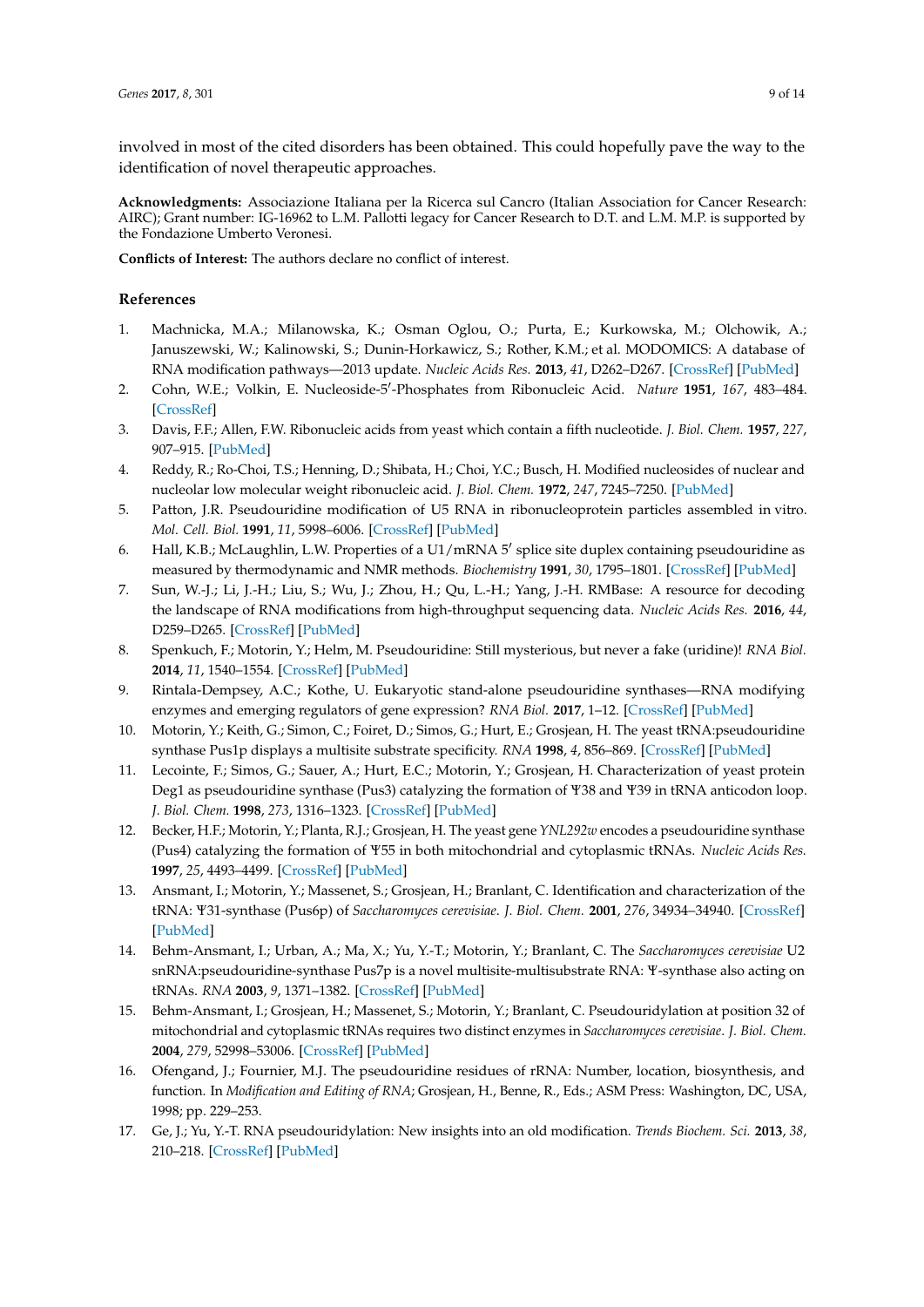- <span id="page-9-0"></span>18. Deryusheva, S.; Gall, J.G. Dual nature of pseudouridylation in U2 snRNA: Pus1p-dependent and Pus1p-independent activities in yeasts and higher eukaryotes. *RNA* **2017**, *23*, 1060–1067. [\[CrossRef\]](http://dx.doi.org/10.1261/rna.061226.117) [\[PubMed\]](http://www.ncbi.nlm.nih.gov/pubmed/28432181)
- <span id="page-9-1"></span>19. Schwartz, S.; Bernstein, D.A.; Mumbach, M.R.; Jovanovic, M.; Herbst, R.H.; León-Ricardo, B.X.; Engreitz, J.M.; Guttman, M.; Satija, R.; Lander, E.S.; et al. Transcriptome-wide mapping reveals widespread dynamic-regulated pseudouridylation of ncRNA and mRNA. *Cell* **2014**, *159*, 148–162. [\[CrossRef\]](http://dx.doi.org/10.1016/j.cell.2014.08.028) [\[PubMed\]](http://www.ncbi.nlm.nih.gov/pubmed/25219674)
- <span id="page-9-18"></span>20. Carlile, T.M.; Rojas-Duran, M.F.; Zinshteyn, B.; Shin, H.; Bartoli, K.M.; Gilbert, W.V. Pseudouridine profiling reveals regulated mRNA pseudouridylation in yeast and human cells. *Nature* **2014**, *515*, 143–146. [\[CrossRef\]](http://dx.doi.org/10.1038/nature13802) [\[PubMed\]](http://www.ncbi.nlm.nih.gov/pubmed/25192136)
- <span id="page-9-2"></span>21. Lovejoy, A.F.; Riordan, D.P.; Brown, P.O. Transcriptome-wide mapping of pseudouridines: Pseudouridine synthases modify specific mRNAs in *S. cerevisiae*. *PLoS ONE* **2014**, *9*, e110799. [\[CrossRef\]](http://dx.doi.org/10.1371/journal.pone.0110799) [\[PubMed\]](http://www.ncbi.nlm.nih.gov/pubmed/25353621)
- <span id="page-9-3"></span>22. Li, X.; Zhu, P.; Ma, S.; Song, J.; Bai, J.; Sun, F.; Yi, C. Chemical pulldown reveals dynamic pseudouridylation of the mammalian transcriptome. *Nat. Chem. Biol.* **2015**, *11*, 592–597. [\[CrossRef\]](http://dx.doi.org/10.1038/nchembio.1836) [\[PubMed\]](http://www.ncbi.nlm.nih.gov/pubmed/26075521)
- <span id="page-9-4"></span>23. Charette, M.; Gray, M.W. Pseudouridine in RNA: What, where, how, and why. *IUBMB Life* **2000**, *49*, 341–351. [\[CrossRef\]](http://dx.doi.org/10.1080/152165400410182) [\[PubMed\]](http://www.ncbi.nlm.nih.gov/pubmed/10902565)
- <span id="page-9-5"></span>24. Hayrapetyan, A.; Seidu-larry, S.; Helm, M. Function of Modified Nucleosides in RNA Stabilization. In *Structure Mechanism, Functions, Cellular Interactions and Evolution*; Grosjean, H., Ed.; Landes Bioscience: Austin, TX, USA, 2009; pp. 550–563.
- <span id="page-9-6"></span>25. Davis, D.R. Stabilization of RNA stacking by pseudouridine. *Nucleic Acids Res.* **1995**, *23*, 5020–5026. [\[CrossRef\]](http://dx.doi.org/10.1093/nar/23.24.5020) [\[PubMed\]](http://www.ncbi.nlm.nih.gov/pubmed/8559660)
- <span id="page-9-7"></span>26. Roovers, M.; Hale, C.; Tricot, C.; Terns, M.; Terns, R.; Grosjean, H.; Droogmans, L. Formation of the conserved pseudouridine at position 55 in archaeal tRNA. *Nucleic Acids Res.* **2006**, *34*, 4293–4301. [\[CrossRef\]](http://dx.doi.org/10.1093/nar/gkl530) [\[PubMed\]](http://www.ncbi.nlm.nih.gov/pubmed/16920741)
- <span id="page-9-8"></span>27. Bekaert, M.; Rousset, J.-P. An extended signal involved in eucaryotic-1 frameshifting operates through modification of the E site tRNA. *Mol. Cell* **2005**, *17*, 61–68. [\[CrossRef\]](http://dx.doi.org/10.1016/j.molcel.2004.12.009) [\[PubMed\]](http://www.ncbi.nlm.nih.gov/pubmed/15629717)
- <span id="page-9-9"></span>28. Penzo, M.; Galbiati, A.; Treré, D.; Montanaro, L. The importance of being (slightly) modified: The role of rRNA editing on gene expression control and its connections with cancer. *Biochim. Biophys. Acta Rev. Cancer* **2016**, *1866*. [\[CrossRef\]](http://dx.doi.org/10.1016/j.bbcan.2016.10.007) [\[PubMed\]](http://www.ncbi.nlm.nih.gov/pubmed/27815156)
- <span id="page-9-10"></span>29. King, T.H.; Liu, B.; McCully, R.R.; Fournier, M.J. Ribosome structure and activity are altered in cells lacking snoRNPs that form pseudouridines in the peptidyl transferase center. *Mol. Cell* **2003**, *11*, 425–435. [\[CrossRef\]](http://dx.doi.org/10.1016/S1097-2765(03)00040-6)
- 30. Liang, X.-H.; Liu, Q.; Fournier, M.J. Loss of rRNA modifications in the decoding center of the ribosome impairs translation and strongly delays pre-rRNA processing. *RNA* **2009**, *15*, 1716–1728. [\[CrossRef\]](http://dx.doi.org/10.1261/rna.1724409) [\[PubMed\]](http://www.ncbi.nlm.nih.gov/pubmed/19628622)
- 31. Liang, X.; Liu, Q.; Fournier, M.J. rRNA modifications in an intersubunit bridge of the ribosome strongly affect both ribosome biogenesis and activity. *Mol. Cell* **2007**, *28*, 965–977. [\[CrossRef\]](http://dx.doi.org/10.1016/j.molcel.2007.10.012) [\[PubMed\]](http://www.ncbi.nlm.nih.gov/pubmed/18158895)
- <span id="page-9-11"></span>32. Piekna-Przybylska, D.; Przybylski, P.; Baudin-Baillieu, A.; Rousset, J.-P.; Fournier, M.J. Ribosome Performance Is Enhanced by a Rich Cluster of Pseudouridines in the A-site Finger Region of the Large Subunit. *J. Biol. Chem.* **2008**, *283*, 26026–26036. [\[CrossRef\]](http://dx.doi.org/10.1074/jbc.M803049200) [\[PubMed\]](http://www.ncbi.nlm.nih.gov/pubmed/18611858)
- <span id="page-9-12"></span>33. Agarwal, S.; Loh, Y.-H.; McLoughlin, E.M.; Huang, J.; Park, I.-H.; Miller, J.D.; Huo, H.; Okuka, M.; dos Reis, R.M.; Loewer, S.; et al. Telomere elongation in induced pluripotent stem cells from Dyskeratosis Congenita patients. *Nature* **2010**, *464*, 292–296. [\[CrossRef\]](http://dx.doi.org/10.1038/nature08792) [\[PubMed\]](http://www.ncbi.nlm.nih.gov/pubmed/20164838)
- <span id="page-9-13"></span>34. Fong, Y.W.; Ho, J.J.; Inouye, C.; Tjian, R. The dyskerin ribonucleoprotein complex as an OCT4/SOX2 coactivator in embryonic stem cells. *Elife* **2014**, *3*. [\[CrossRef\]](http://dx.doi.org/10.7554/eLife.03573) [\[PubMed\]](http://www.ncbi.nlm.nih.gov/pubmed/25407680)
- <span id="page-9-14"></span>35. Jády, B.E.; Darzacq, X.; Tucker, K.E.; Matera, A.G.; Bertrand, E.; Kiss, T. Modification of Sm small nuclear RNAs occurs in the nucleoplasmic Cajal body following import from the cytoplasm. *EMBO J.* **2003**, *22*, 1878–1888. [\[CrossRef\]](http://dx.doi.org/10.1093/emboj/cdg187)
- <span id="page-9-15"></span>36. Donmez, G.; Hartmuth, K.; Lührmann, R. Modified nucleotides at the 5' end of human U2 snRNA are required for spliceosomal E-complex formation. *RNA* **2004**, *10*, 1925–1933. [\[CrossRef\]](http://dx.doi.org/10.1261/rna.7186504) [\[PubMed\]](http://www.ncbi.nlm.nih.gov/pubmed/15525712)
- <span id="page-9-16"></span>37. Arnez, J.G.; Steitz, T.A. Crystal structure of unmodified tRNA(Gln) complexed with glutaminyl-tRNA synthetase and ATP suggests a possible role for pseudo-uridines in stabilization of RNA structure. *Biochemistry* **1994**, *33*, 7560–7567. [\[CrossRef\]](http://dx.doi.org/10.1021/bi00190a008) [\[PubMed\]](http://www.ncbi.nlm.nih.gov/pubmed/8011621)
- <span id="page-9-17"></span>38. Karijolich, J.; Yu, Y.-T. Spliceosomal snRNA modifications and their function. *RNA Biol.* **2010**, *7*, 192–204. [\[CrossRef\]](http://dx.doi.org/10.4161/rna.7.2.11207) [\[PubMed\]](http://www.ncbi.nlm.nih.gov/pubmed/20215871)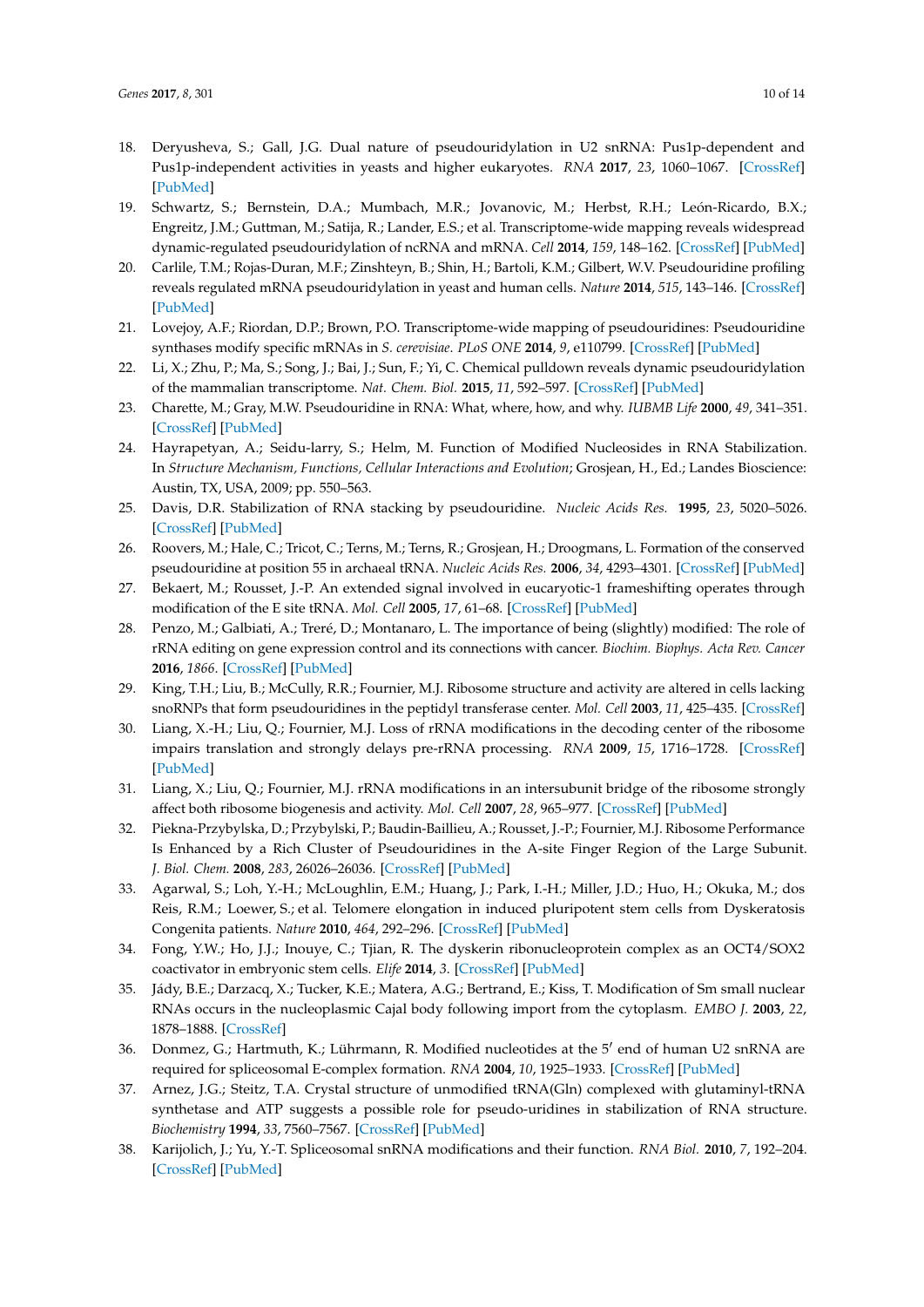- <span id="page-10-0"></span>39. Basak, A.; Query, C.C. A Pseudouridine Residue in the Spliceosome Core is Part of the Filamentous Growth Program in Yeast. *Cell Rep.* **2014**, *8*, 966–973. [\[CrossRef\]](http://dx.doi.org/10.1016/j.celrep.2014.07.004) [\[PubMed\]](http://www.ncbi.nlm.nih.gov/pubmed/25127136)
- <span id="page-10-1"></span>40. Karijolich, J.; Yi, C.; Yu, Y.-T. Transcriptome-wide dynamics of RNA pseudouridylation. *Nat. Rev. Mol. Cell Biol.* **2015**, *16*, 581–585. [\[CrossRef\]](http://dx.doi.org/10.1038/nrm4040) [\[PubMed\]](http://www.ncbi.nlm.nih.gov/pubmed/26285676)
- <span id="page-10-2"></span>41. Wu, G.; Xiao, M.; Yang, C.; Yu, Y.-T. U2 snRNA is inducibly pseudouridylated at novel sites by Pus7p and snR81 RNP. *EMBO J.* **2011**, *30*, 79–89. [\[CrossRef\]](http://dx.doi.org/10.1038/emboj.2010.316) [\[PubMed\]](http://www.ncbi.nlm.nih.gov/pubmed/21131909)
- <span id="page-10-3"></span>42. Chen, J.-L.; Opperman, K.K.; Greider, C.W. A critical stem-loop structure in the CR4-CR5 domain of mammalian telomerase RNA. *Nucleic Acids Res.* **2002**, *30*, 592–597. [\[CrossRef\]](http://dx.doi.org/10.1093/nar/30.2.592) [\[PubMed\]](http://www.ncbi.nlm.nih.gov/pubmed/11788723)
- <span id="page-10-4"></span>43. Karikó, K.; Muramatsu, H.; Welsh, F.A.; Ludwig, J.; Kato, H.; Akira, S.; Weissman, D. Incorporation of Pseudouridine Into mRNA Yields Superior Nonimmunogenic Vector With Increased Translational Capacity and Biological Stability. *Mol. Ther.* **2008**, *16*, 1833–1840. [\[CrossRef\]](http://dx.doi.org/10.1038/mt.2008.200)
- <span id="page-10-5"></span>44. Hoernes, T.P.; Clementi, N.; Faserl, K.; Glasner, H.; Breuker, K.; Lindner, H.; Hüttenhofer, A.; Erlacher, M.D. Nucleotide modifications within bacterial messenger RNAs regulate their translation and are able to rewire the genetic code. *Nucleic Acids Res.* **2016**, *44*, 852–862. [\[CrossRef\]](http://dx.doi.org/10.1093/nar/gkv1182) [\[PubMed\]](http://www.ncbi.nlm.nih.gov/pubmed/26578598)
- <span id="page-10-6"></span>45. Karijolich, J.; Yu, Y.-T. Converting nonsense codons into sense codons by targeted pseudouridylation. *Nature* **2011**, *474*, 395–398. [\[CrossRef\]](http://dx.doi.org/10.1038/nature10165) [\[PubMed\]](http://www.ncbi.nlm.nih.gov/pubmed/21677757)
- <span id="page-10-7"></span>46. Parisien, M.; Yi, C.; Pan, T. Rationalization and prediction of selective decoding of pseudouridine-modified nonsense and sense codons. *RNA* **2012**, *18*, 355–367. [\[CrossRef\]](http://dx.doi.org/10.1261/rna.031351.111) [\[PubMed\]](http://www.ncbi.nlm.nih.gov/pubmed/22282339)
- <span id="page-10-8"></span>47. Chen, C.; Zhao, X.; Kierzek, R.; Yu, Y.-T. A flexible RNA backbone within the polypyrimidine tract is required for U2AF65 binding and pre-mRNA splicing in vivo. *Mol. Cell. Biol.* **2010**, *30*, 4108–4119. [\[CrossRef\]](http://dx.doi.org/10.1128/MCB.00531-10) [\[PubMed\]](http://www.ncbi.nlm.nih.gov/pubmed/20606010)
- <span id="page-10-9"></span>48. Fedorov, N.A.; Bogomazov, M.J. Urinary excretion of purine bases and pseudouridine normal human and in cancer patients before and after radiotherapy. *Radiobiol. Radiother.* **1969**, *10*, 605–608.
- <span id="page-10-10"></span>49. Waalkes, T.P.; Dinsmore, S.R.; Mrochek, J.E. Urinary excretion by cancer patients of the nucleosides N-dimethylguanosine, 1-methylinosine, and pseudouridine. *J. Natl. Cancer Inst.* **1973**, *51*, 271–274. [\[CrossRef\]](http://dx.doi.org/10.1093/jnci/51.1.271) [\[PubMed\]](http://www.ncbi.nlm.nih.gov/pubmed/4720877)
- <span id="page-10-11"></span>50. Gehrke, C.W.; Kuo, K.C.; Waalkes, T.P.; Borek, E. Patterns of urinary excretion of modified nucleosides. *Cancer Res.* **1979**, *39*, 1150–1153. [\[PubMed\]](http://www.ncbi.nlm.nih.gov/pubmed/421198)
- <span id="page-10-12"></span>51. Seidel, A.; Brunner, S.; Seidel, P.; Fritz, G.I.; Herbarth, O. Modified nucleosides: An accurate tumour marker for clinical diagnosis of cancer, early detection and therapy control. *Br. J. Cancer* **2006**, *94*, 1726–1733. [\[CrossRef\]](http://dx.doi.org/10.1038/sj.bjc.6603164) [\[PubMed\]](http://www.ncbi.nlm.nih.gov/pubmed/16685264)
- <span id="page-10-13"></span>52. Jansen, L.H. The so-called "Dyskeratosis Congenita" (Cole, Rauschkolb and Toomey) (Pigmentatio parvo-reticularis cum leucoplakia et dystrophia unguium). *Dermatologica* **1951**, *103*, 167–177. [\[CrossRef\]](http://dx.doi.org/10.1159/000257034) [\[PubMed\]](http://www.ncbi.nlm.nih.gov/pubmed/14872650)
- <span id="page-10-14"></span>53. Knight, S.; Vulliamy, T.; Copplestone, A.; Gluckman, E.; Mason, P.; Dokal, I. Dyskeratosis Congenita (DC) Registry: Identification of new features of DC. *Br. J. Haematol.* **1998**, *103*, 990–996. [\[CrossRef\]](http://dx.doi.org/10.1046/j.1365-2141.1998.01103.x) [\[PubMed\]](http://www.ncbi.nlm.nih.gov/pubmed/9886310)
- <span id="page-10-15"></span>54. Dokal, I. Dyskeratosis Congenita in all its forms. *Br. J. Haematol.* **2000**, *110*, 768–779. [\[CrossRef\]](http://dx.doi.org/10.1046/j.1365-2141.2000.02109.x) [\[PubMed\]](http://www.ncbi.nlm.nih.gov/pubmed/11054058)
- <span id="page-10-16"></span>55. Mitchell, J.R.; Wood, E.; Collins, K. A telomerase component is defective in the human disease dyskeratosis congenita. *Nature* **1999**, *402*, 551–555. [\[CrossRef\]](http://dx.doi.org/10.1038/990141) [\[PubMed\]](http://www.ncbi.nlm.nih.gov/pubmed/10591218)
- <span id="page-10-17"></span>56. Vulliamy, T.; Marrone, A.; Goldman, F.; Dearlove, A.; Bessler, M.; Mason, P.J.; Dokal, I. The RNA component of telomerase is mutated in autosomal dominant dyskeratosis congenita. *Nature* **2001**, *413*, 432–435. [\[CrossRef\]](http://dx.doi.org/10.1038/35096585) [\[PubMed\]](http://www.ncbi.nlm.nih.gov/pubmed/11574891)
- <span id="page-10-18"></span>57. Ruggero, D.; Grisendi, S.; Piazza, F.; Rego, E.; Mari, F.; Rao, P.H.; Cordon-Cardo, C.; Pandolfi, P.P. Dyskeratosis congenita and cancer in mice deficient in ribosomal RNA modification. *Science* **2003**, *299*, 259–262. [\[CrossRef\]](http://dx.doi.org/10.1126/science.1079447) [\[PubMed\]](http://www.ncbi.nlm.nih.gov/pubmed/12522253)
- <span id="page-10-19"></span>58. Mochizuki, Y.; He, J.; Kulkarni, S.; Bessler, M.; Mason, P.J. Mouse dyskerin mutations affect accumulation of telomerase RNA and small nucleolar RNA, telomerase activity, and ribosomal RNA processing. *Proc. Natl. Acad. Sci. USA* **2004**, *101*, 10756–10761. [\[CrossRef\]](http://dx.doi.org/10.1073/pnas.0402560101) [\[PubMed\]](http://www.ncbi.nlm.nih.gov/pubmed/15240872)
- <span id="page-10-20"></span>59. Bellodi, C.; McMahon, M.; Contreras, A.; Juliano, D.; Kopmar, N.; Nakamura, T.; Maltby, D.; Burlingame, A.; Savage, S.A.; Shimamura, A.; et al. H/ACA small RNA dysfunctions in disease reveal key roles for noncoding RNA modifications in hematopoietic stem cell differentiation. *Cell Rep.* **2013**, *3*, 1493–1502. [\[CrossRef\]](http://dx.doi.org/10.1016/j.celrep.2013.04.030) [\[PubMed\]](http://www.ncbi.nlm.nih.gov/pubmed/23707062)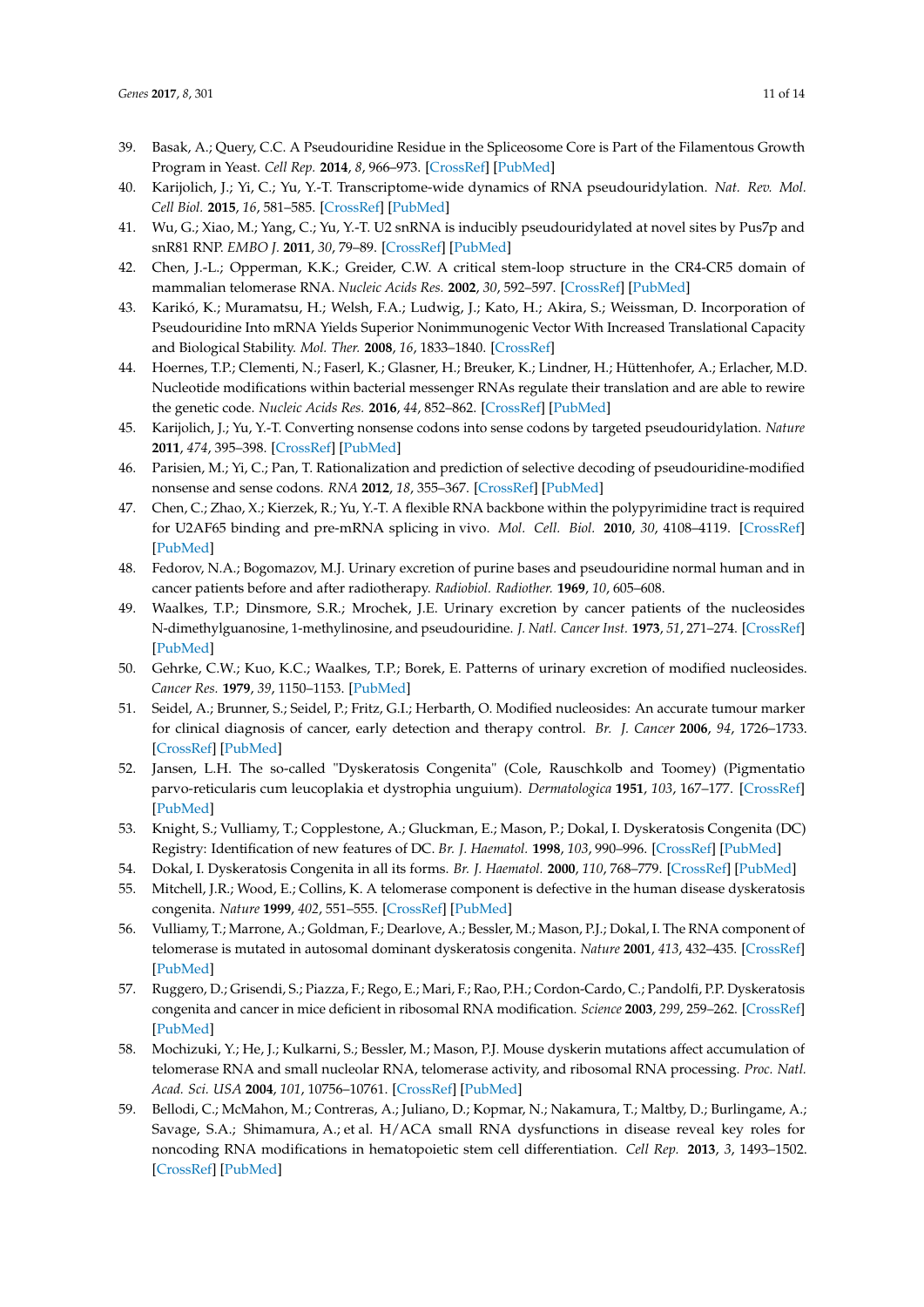- <span id="page-11-0"></span>60. Yoon, A.; Peng, G.; Brandenburger, Y.; Brandenburg, Y.; Zollo, O.; Xu, W.; Rego, E.; Ruggero, D. Impaired control of IRES-mediated translation in X-linked Dyskeratosis Congenita. *Science* **2006**, *312*, 902–906. [\[CrossRef\]](http://dx.doi.org/10.1126/science.1123835) [\[PubMed\]](http://www.ncbi.nlm.nih.gov/pubmed/16690864)
- <span id="page-11-1"></span>61. Hellen, C.U.; Sarnow, P. Internal ribosome entry sites in eukaryotic mRNA molecules. *Genes Dev.* **2001**, *15*, 1593–1612. [\[CrossRef\]](http://dx.doi.org/10.1101/gad.891101) [\[PubMed\]](http://www.ncbi.nlm.nih.gov/pubmed/11445534)
- <span id="page-11-2"></span>62. Bellodi, C.; Krasnykh, O.; Haynes, N.; Theodoropoulou, M.; Peng, G.; Montanaro, L.; Ruggero, D. Loss of function of the tumor suppressor DKC1 perturbs p27 translation control and contributes to pituitary tumorigenesis. *Cancer Res.* **2010**, *70*, 6026–6035. [\[CrossRef\]](http://dx.doi.org/10.1158/0008-5472.CAN-09-4730) [\[PubMed\]](http://www.ncbi.nlm.nih.gov/pubmed/20587522)
- <span id="page-11-3"></span>63. Montanaro, L.; Calienni, M.; Bertoni, S.; Rocchi, L.; Sansone, P.; Storci, G.; Santini, D.; Ceccarelli, C.; Taffurelli, M.; Carnicelli, D.; et al. Novel dyskerin-mediated mechanism of p53 inactivation through defective mRNA translation. *Cancer Res.* **2010**, *70*, 4767–4777. [\[CrossRef\]](http://dx.doi.org/10.1158/0008-5472.CAN-09-4024) [\[PubMed\]](http://www.ncbi.nlm.nih.gov/pubmed/20501855)
- 64. Bellodi, C.; Kopmar, N.; Ruggero, D. Deregulation of oncogene-induced senescence and p53 translational control in X-linked Dyskeratosis Congenita. *EMBO J.* **2010**, *29*, 1865–1876. [\[CrossRef\]](http://dx.doi.org/10.1038/emboj.2010.83) [\[PubMed\]](http://www.ncbi.nlm.nih.gov/pubmed/20453831)
- <span id="page-11-4"></span>65. Rocchi, L.; Pacilli, A.; Sethi, R.; Penzo, M.; Schneider, R.J.; Treré, D.; Brigotti, M.; Montanaro, L. Dyskerin depletion increases VEGF mRNA internal ribosome entry site-mediated translation. *Nucleic Acids Res.* **2013**, *41*. [\[CrossRef\]](http://dx.doi.org/10.1093/nar/gkt587) [\[PubMed\]](http://www.ncbi.nlm.nih.gov/pubmed/23821664)
- <span id="page-11-5"></span>66. Montanaro, L.; Brigotti, M.; Clohessy, J.; Barbieri, S.; Ceccarelli, C.; Santini, D.; Taffurelli, M.; Calienni, M.; Teruya-Feldstein, J.; Trerè, D.; et al. Dyskerin expression influences the level of ribosomal RNA pseudo-uridylation and telomerase RNA component in human breast cancer. *J. Pathol.* **2006**, *210*, 10–18. [\[CrossRef\]](http://dx.doi.org/10.1002/path.2023) [\[PubMed\]](http://www.ncbi.nlm.nih.gov/pubmed/16841302)
- <span id="page-11-6"></span>67. Baudin-Baillieu, A.; Fabret, C.; Liang, X.-H.; Piekna-Przybylska, D.; Fournier, M.J.; Rousset, J.-P. Nucleotide modifications in three functionally important regions of the *Saccharomyces cerevisiae* ribosome affect translation accuracy. *Nucleic Acids Res.* **2009**, *37*, 7665–7677. [\[CrossRef\]](http://dx.doi.org/10.1093/nar/gkp816) [\[PubMed\]](http://www.ncbi.nlm.nih.gov/pubmed/19820108)
- <span id="page-11-7"></span>68. Montanaro, L. Dyskerin and cancer: More than telomerase. The defect in mRNA translation helps in explaining how a proliferative defect leads to cancer. *J. Pathol.* **2010**, *222*, 345–349. [\[CrossRef\]](http://dx.doi.org/10.1002/path.2777) [\[PubMed\]](http://www.ncbi.nlm.nih.gov/pubmed/20925138)
- <span id="page-11-8"></span>69. Penzo, M.; Rocchi, L.; Brugiere, S.; Carnicelli, D.; Onofrillo, C.; Coute, Y.; Brigotti, M.; Montanaro, L. Human ribosomes from cells with reduced dyskerin levels are intrinsically altered in translation. *FASEB J.* **2015**, *29*, 3472–3482. [\[CrossRef\]](http://dx.doi.org/10.1096/fj.15-270991) [\[PubMed\]](http://www.ncbi.nlm.nih.gov/pubmed/25934701)
- <span id="page-11-9"></span>70. Liu, B.; Zhang, J.; Huang, C.; Liu, H. Dyskerin overexpression in human hepatocellular carcinoma is associated with advanced clinical stage and poor patient prognosis. *PLoS ONE* **2012**, *7*, e43147. [\[CrossRef\]](http://dx.doi.org/10.1371/journal.pone.0052675) [\[PubMed\]](http://www.ncbi.nlm.nih.gov/pubmed/23300741)
- <span id="page-11-10"></span>71. Fernandez-Garcia, I.; Marcos, T.; Muñoz-Barrutia, A.; Serrano, D.; Pio, R.; Montuenga, L.M.; Ortiz-de-Solorzano, C. Multiscale in situ analysis of the role of dyskerin in lung cancer cells. *Integr. Biol.* **2013**, *5*, 402–413. [\[CrossRef\]](http://dx.doi.org/10.1039/C2IB20219K) [\[PubMed\]](http://www.ncbi.nlm.nih.gov/pubmed/23233094)
- <span id="page-11-11"></span>72. Sieron, P.; Hader, C.; Hatina, J.; Engers, R.; Wlazlinski, A.; Müller, M.; Schulz, W.A. DKC1 overexpression associated with prostate cancer progression. *Br. J. Cancer* **2009**, *101*, 1410–1416. [\[CrossRef\]](http://dx.doi.org/10.1038/sj.bjc.6605299) [\[PubMed\]](http://www.ncbi.nlm.nih.gov/pubmed/19755982)
- <span id="page-11-12"></span>73. Penzo, M.; Ludovini, V.; Treré, D.; Siggillino, A.; Vannucci, J.; Bellezza, G.; Crinò, L.; Montanaro, L. Dyskerin and TERC expression may condition survival in lung cancer patients. *Oncotarget* **2015**, *6*, 21755. [\[CrossRef\]](http://dx.doi.org/10.18632/oncotarget.4580) [\[PubMed\]](http://www.ncbi.nlm.nih.gov/pubmed/26301749)
- <span id="page-11-13"></span>74. Penzo, M.; Casoli, L.; Ceccarelli, C.; Treré, D.; Ludovini, V.; Crinò, L.; Montanaro, L. DKC1 gene mutations in human sporadic cancer. *Histol. Histopathol.* **2013**, *28*, 365–372. [\[PubMed\]](http://www.ncbi.nlm.nih.gov/pubmed/23348390)
- <span id="page-11-14"></span>75. Alawi, F.; Lin, P. Dyskerin is required for tumor cell growth through mechanisms that are independent of its role in telomerase and only partially related to its function in precursor rRNA processing. *Mol. Carcinog.* **2011**, *50*, 334–345. [\[CrossRef\]](http://dx.doi.org/10.1002/mc.20715) [\[PubMed\]](http://www.ncbi.nlm.nih.gov/pubmed/21480387)
- <span id="page-11-15"></span>76. Katunaric, M.; Zamolo, G. Modulating telomerase activity in tumor patients by targeting dyskerin binding site for hTR. *Med. Hypotheses* **2012**, *79*, 319–320. [\[CrossRef\]](http://dx.doi.org/10.1016/j.mehy.2012.05.021) [\[PubMed\]](http://www.ncbi.nlm.nih.gov/pubmed/22652042)
- <span id="page-11-16"></span>77. Rocchi, L.; Barbosa, A.J.M.; Onofrillo, C.; Del Rio, A.; Montanaro, L. Inhibition of Human Dyskerin as a New Approach to Target Ribosome Biogenesis. *PLoS ONE* **2014**, *9*, e101971. [\[CrossRef\]](http://dx.doi.org/10.1371/journal.pone.0101971) [\[PubMed\]](http://www.ncbi.nlm.nih.gov/pubmed/25010840)
- <span id="page-11-17"></span>78. Zhao, Y.; Karijolich, J.; Glaunsinger, B.; Zhou, Q. Pseudouridylation of 7SK snRNA promotes 7SK snRNP formation to suppress HIV-1 transcription and escape from latency. *EMBO Rep.* **2016**, *17*, 1441–1451. [\[CrossRef\]](http://dx.doi.org/10.15252/embr.201642682) [\[PubMed\]](http://www.ncbi.nlm.nih.gov/pubmed/27558685)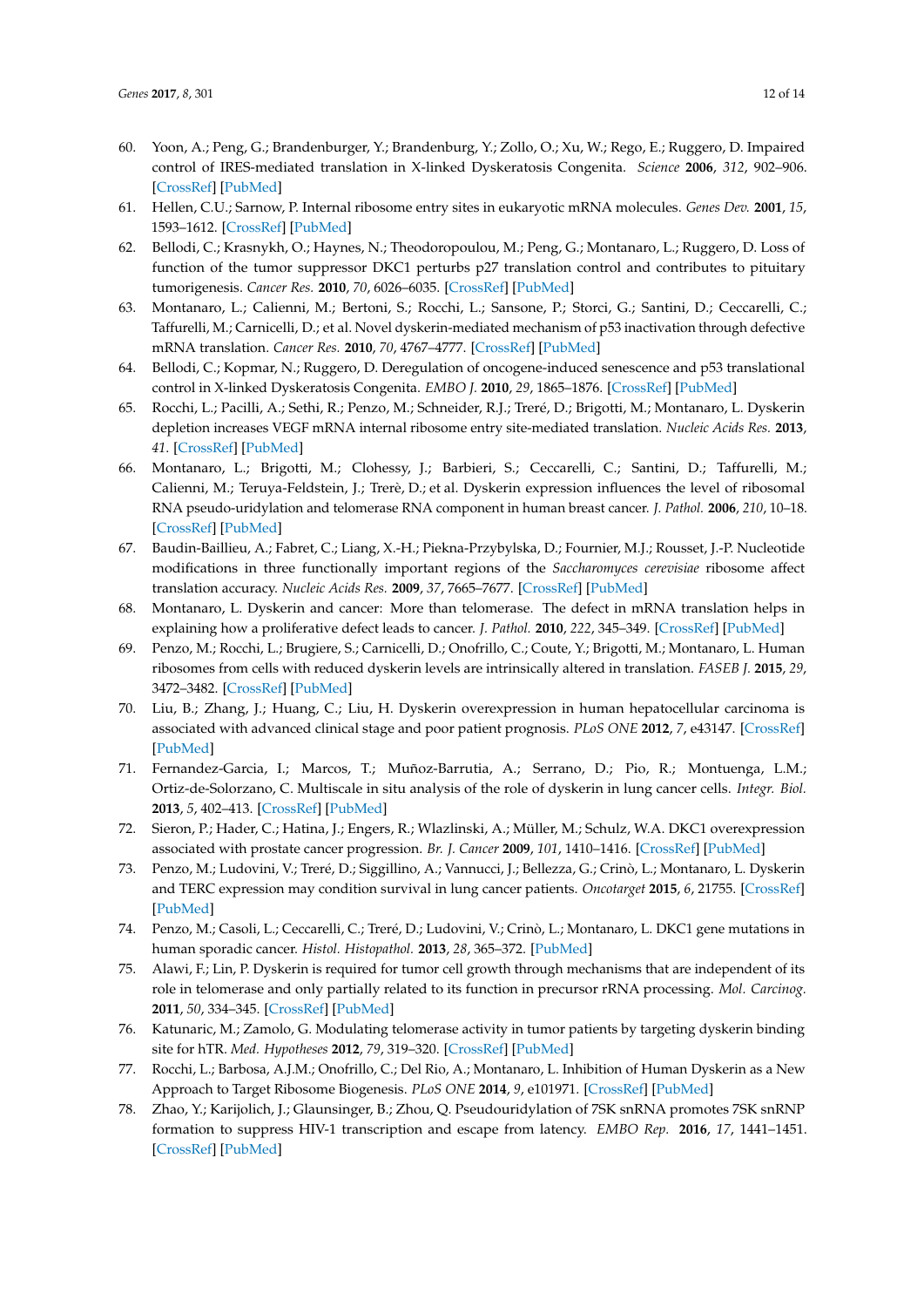- <span id="page-12-0"></span>79. Wang, M.; Liu, H.; Zheng, J.; Chen, B.; Zhou, M.; Fan, W.; Wang, H.; Liang, X.; Zhou, X.; Eriani, G.; et al. A Deafness- and Diabetes-associated tRNA Mutation Causes Deficient Pseudouridinylation at Position 55 in tRNAGlu and Mitochondrial Dysfunction. *J. Biol. Chem.* **2016**, *291*, 21029–21041. [\[CrossRef\]](http://dx.doi.org/10.1074/jbc.M116.739482) [\[PubMed\]](http://www.ncbi.nlm.nih.gov/pubmed/27519417)
- <span id="page-12-1"></span>80. Bykhovskaya, Y.; Casas, K.; Mengesha, E.; Inbal, A.; Fischel-Ghodsian, N. Missense mutation in pseudouridine synthase 1 (*PUS1*) causes Mitochondrial Myopathy and Sideroblastic Anemia (MLASA). *Am. J. Hum. Genet.* **2004**, *74*, 1303–1308. [\[CrossRef\]](http://dx.doi.org/10.1086/421530) [\[PubMed\]](http://www.ncbi.nlm.nih.gov/pubmed/15108122)
- <span id="page-12-2"></span>81. Patton, J.R.; Bykhovskaya, Y.; Mengesha, E.; Bertolotto, C.; Fischel-Ghodsian, N. Mitochondrial Myopathy and Sideroblastic Anemia (MLASA): Missense mutation in the pseudouridine synthase 1 (*PUS1*) gene is associated with the loss of tRNA pseudouridylation. *J. Biol. Chem.* **2005**, *280*, 19823–19828. [\[CrossRef\]](http://dx.doi.org/10.1074/jbc.M500216200) [\[PubMed\]](http://www.ncbi.nlm.nih.gov/pubmed/15772074)
- <span id="page-12-3"></span>82. Fernández-Vizarra, E.; Berardinelli, A.; Valente, L.; Tiranti, V.; Zeviani, M. Nonsense mutation in pseudouridylate synthase 1 (*PUS1*) in two brothers affected by ;yopathy, Lactic Acidosis and Sideroblastic Anaemia (MLASA). *J. Med. Genet.* **2007**, *44*, 173–180. [\[CrossRef\]](http://dx.doi.org/10.1136/jmg.2006.045252)
- <span id="page-12-4"></span>83. Bykhovskaya, Y.; Mengesha, E.; Fischel-Ghodsian, N. Pleiotropic effects and compensation mechanisms determine tissue specificity in Mitochondrial Myopathy and Sideroblastic Anemia (MLASA). *Mol. Genet. Metab.* **2007**, *91*, 148–156. [\[CrossRef\]](http://dx.doi.org/10.1016/j.ymgme.2007.02.006) [\[PubMed\]](http://www.ncbi.nlm.nih.gov/pubmed/17374500)
- <span id="page-12-5"></span>84. Shaheen, R.; Han, L.; Faqeih, E.; Ewida, N.; Alobeid, E.; Phizicky, E.M.; Alkuraya, F.S. A homozygous truncating mutation in *PUS3* expands the role of tRNA modification in normal cognition. *Hum. Genet.* **2016**, *135*, 707–713. [\[CrossRef\]](http://dx.doi.org/10.1007/s00439-016-1665-7) [\[PubMed\]](http://www.ncbi.nlm.nih.gov/pubmed/27055666)
- <span id="page-12-6"></span>85. Barrett, J.C.; Hansoul, S.; Nicolae, D.L.; Cho, J.H.; Duerr, R.H.; Rioux, J.D.; Brant, S.R.; Silverberg, M.S.; Taylor, K.D.; Barmada, M.M.; et al. Genome-wide association defines more than 30 distinct susceptibility loci for Crohn's disease. *Nat. Genet.* **2008**, *40*, 955–962. [\[CrossRef\]](http://dx.doi.org/10.1038/ng.175) [\[PubMed\]](http://www.ncbi.nlm.nih.gov/pubmed/18587394)
- 86. Festen, E.A.M.; Goyette, P.; Green, T.; Boucher, G.; Beauchamp, C.; Trynka, G.; Dubois, P.C.; Lagacé, C.; Stokkers, P.C.F.; Hommes, D.W.; et al. A meta-analysis of genome-wide association scans identifies *IL18RAP*, *PTPN2*, *TAGAP*, and *PUS10* as shared risk loci for Crohn's disease and celiac disease. *PLoS Genet.* **2011**, *7*, e1001283. [\[CrossRef\]](http://dx.doi.org/10.1371/journal.pgen.1001283) [\[PubMed\]](http://www.ncbi.nlm.nih.gov/pubmed/21298027)
- 87. McGovern, D.P.B.; Gardet, A.; Törkvist, L.; Goyette, P.; Essers, J.; Taylor, K.D.; Neale, B.M.; Ong, R.T.H.; Lagacé, C.; Li, C.; et al. Genome-wide association identifies multiple UlcerativeCcolitis susceptibility loci. *Nat. Genet.* **2010**, *42*, 332–337. [\[CrossRef\]](http://dx.doi.org/10.1038/ng.549) [\[PubMed\]](http://www.ncbi.nlm.nih.gov/pubmed/20228799)
- <span id="page-12-7"></span>88. Dubois, P.C.A.; Trynka, G.; Franke, L.; Hunt, K.A.; Romanos, J.; Curtotti, A.; Zhernakova, A.; Heap, G.A.R.; Adány, R.; Aromaa, A.; et al. Multiple common variants for celiac disease influencing immune gene expression. *Nat. Genet.* **2010**, *42*, 295–302. [\[CrossRef\]](http://dx.doi.org/10.1038/ng.543) [\[PubMed\]](http://www.ncbi.nlm.nih.gov/pubmed/20190752)
- <span id="page-12-8"></span>89. Bakin, A.; Ofengand, J. Four newly located pseudouridylate residues in *Escherichia coli* 23S ribosomal RNA are all at the peptidyltransferase center: Analysis by the application of a new sequencing technique. *Biochemistry* **1993**, *32*, 9754–9762. [\[CrossRef\]](http://dx.doi.org/10.1021/bi00088a030) [\[PubMed\]](http://www.ncbi.nlm.nih.gov/pubmed/8373778)
- 90. Huang, C.; Karijolich, J.; Yu, Y.-T. Detection and quantification of RNA 2'-O-methylation and pseudouridylation. *Methods* **2016**. [\[CrossRef\]](http://dx.doi.org/10.1016/j.ymeth.2016.02.003) [\[PubMed\]](http://www.ncbi.nlm.nih.gov/pubmed/26853326)
- <span id="page-12-9"></span>91. Zaringhalam, M.; Papavasiliou, F.N. Pseudouridylation meets next-generation sequencing. *Methods* **2016**, *107*, 63–72. [\[CrossRef\]](http://dx.doi.org/10.1016/j.ymeth.2016.03.001) [\[PubMed\]](http://www.ncbi.nlm.nih.gov/pubmed/26968262)
- <span id="page-12-10"></span>92. Zhao, X.; Yu, Y.-T. Detection and quantitation of RNA base modifications. *RNA* **2004**, *10*, 996–1002. [\[CrossRef\]](http://dx.doi.org/10.1261/rna.7110804) [\[PubMed\]](http://www.ncbi.nlm.nih.gov/pubmed/15146083)
- <span id="page-12-11"></span>93. Esmans, E.L.; Geboes, P.; Luyten, Y.; Alderweireldt, F.C. Direct liquid introduction LC/MS microbore experiments for the analysis of nucleoside material present in human urine. *Biomed. Mass Spectrom.* **1985**, *12*, 241–245. [\[CrossRef\]](http://dx.doi.org/10.1002/bms.1200120511) [\[PubMed\]](http://www.ncbi.nlm.nih.gov/pubmed/3161555)
- 94. Palmisano, F.; Rotunno, T.; Guerrieri, A.; Zambonin, P.G. Simultaneous determination of pseudouridine and creatinine in untreated urine by ion-pair liquid chromatography with diode-array ultraviolet detection. *J. Chromatogr.* **1989**, *493*, 35–43. [\[CrossRef\]](http://dx.doi.org/10.1016/S0378-4347(00)82706-1)
- <span id="page-12-12"></span>95. Addepalli, B.; Limbach, P.A. Mass Spectrometry-Based Quantification of Pseudouridine in RNA. *J. Am. Soc. Mass Spectrom.* **2011**, *22*, 1363–1372. [\[CrossRef\]](http://dx.doi.org/10.1007/s13361-011-0137-5) [\[PubMed\]](http://www.ncbi.nlm.nih.gov/pubmed/21953190)
- <span id="page-12-13"></span>96. Kuo, K.C.; Smith, C.E.; Shi, Z.; Agris, P.F.; Jehrke, C.W. High performance liquidd chromatography of Cap structures and nucleoside composition of mRNA. *J. Chromatogr. Libr.* **1990**, *45*, A297–A316.
- <span id="page-12-14"></span>97. Itoh, K.; Mizugaki, M.; Ishida, N. Detection of elevated amounts of urinary pseudouridine in cancer patients by use of a monoclonal antibody. *Clin. Chim. Acta* **1989**, *181*, 305–315. [\[CrossRef\]](http://dx.doi.org/10.1016/0009-8981(89)90236-2)